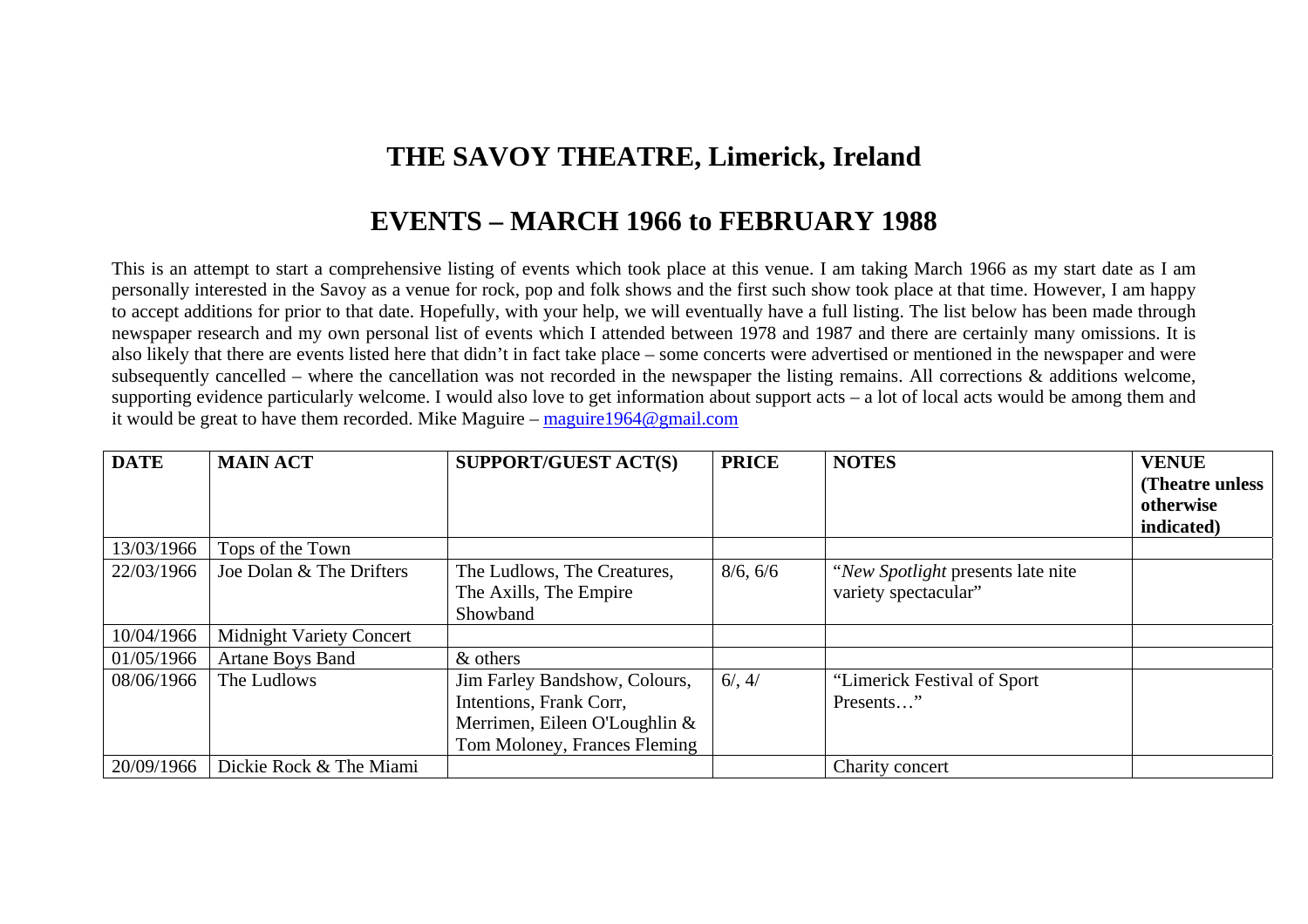| <b>DATE</b> | <b>MAIN ACT</b>                   | <b>SUPPORT/GUEST ACT(S)</b>       | <b>PRICE</b>         | <b>NOTES</b>                  | <b>VENUE</b>                  |
|-------------|-----------------------------------|-----------------------------------|----------------------|-------------------------------|-------------------------------|
|             |                                   |                                   |                      |                               | (Theatre unless)<br>otherwise |
|             |                                   |                                   |                      |                               | indicated)                    |
| 03/10/1966  | RTE Symphony Orchestra            |                                   |                      |                               |                               |
| $16-$       | Festival of Grand Opera           |                                   |                      |                               |                               |
| 19/11/1966  |                                   |                                   |                      |                               |                               |
| 04/12/1966  | <b>All-Star Celebrity Concert</b> |                                   |                      |                               |                               |
| 5/3/1967    | Tops of the Town                  |                                   |                      |                               |                               |
| 12/03/1967  | The Freshmen                      | Joe Lynch, Patricia Cahill, Larry | $5/$ , $7/6$ , $10/$ | "Grand Variety Club Celebrity |                               |
|             |                                   | Gogan, The We 4, The King's       |                      | Concert"                      |                               |
|             |                                   | Men, Ger Cusack Quintette,        |                      |                               |                               |
|             |                                   | <b>Anthony Nolan Dancers</b>      |                      |                               |                               |
| 27&28/04/   | <b>RTE Symphony Orchestra</b>     |                                   |                      |                               |                               |
| 1967        |                                   |                                   |                      |                               |                               |
| 08/05/1967  | Jack Cuise & Co.                  |                                   |                      | Spring Cruise, 7 nights       |                               |
| 15/06/1967  | Tom Jones                         |                                   | $15/12/6$ , $10/$ ,  |                               |                               |
|             |                                   |                                   | 7/6                  |                               |                               |
| $15 -$      | Festival of Grand Opera           |                                   |                      |                               |                               |
| 19/11/1967  |                                   |                                   |                      |                               |                               |
| 6/11/1967   | <b>Bamberg Symphony</b>           |                                   |                      |                               |                               |
|             | Orchestra                         |                                   |                      |                               |                               |
| 06/11/1967  | <b>RTE Symphony Orchestra</b>     |                                   |                      |                               |                               |
| 03/12/1967  | Artane Boys' Band                 |                                   |                      |                               |                               |
| 16/02/1968  | Johnny McEvoy                     | The Greenbeats, Emmett            | $10/$ , 7/6, 6/      | "The Johnny McEvoy Show"      |                               |
|             |                                   | Spiceland, Adele King, Noel       |                      |                               |                               |
|             |                                   | Healy                             |                      |                               |                               |
| 13/03/1968  | Val Doonican                      |                                   |                      | "The Val Doonican Show"       |                               |
| 31/03/1968  | Tops of the Town                  |                                   |                      |                               |                               |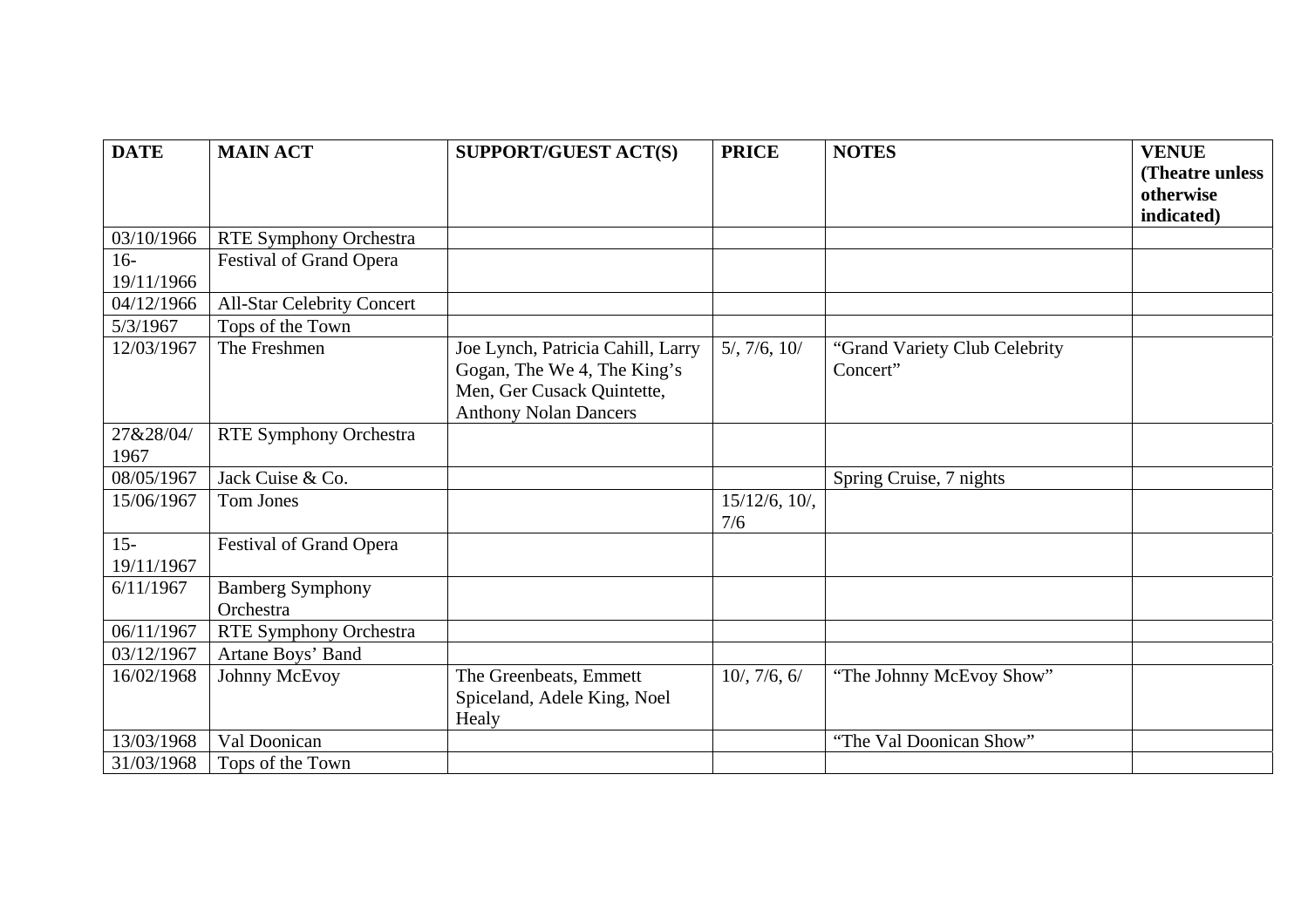| <b>DATE</b> | <b>MAIN ACT</b>               | <b>SUPPORT/GUEST ACT(S)</b> | <b>PRICE</b>     | <b>NOTES</b>                | <b>VENUE</b>                 |
|-------------|-------------------------------|-----------------------------|------------------|-----------------------------|------------------------------|
|             |                               |                             |                  |                             | (Theatre unless<br>otherwise |
|             |                               |                             |                  |                             | indicated)                   |
| 26/04/1968  | RTE Symphony Orchestra        |                             |                  |                             |                              |
| 13/10/1968  | <b>Jack Cruise</b>            |                             |                  | "Holiday Hayride", 1 week   |                              |
| 08/11/1968  | Johnny McEvoy                 |                             |                  | "The Johnny McEvoy Show"    |                              |
| 26/11/1968  | The Dubliners                 |                             |                  |                             |                              |
| 13/12/1968  | The Johnstons                 | Sweeney's Men, Shay Healy,  |                  |                             |                              |
|             |                               | Ryecatchers, Terry Wilson   |                  |                             |                              |
| 27/01/1969  | <b>RTE Symphony Orchestra</b> |                             |                  |                             |                              |
| 07/02/1969  | The Wolfe Tones               |                             |                  |                             |                              |
| 15/03/1969  | The Dubliners                 |                             |                  |                             |                              |
| 21/03/1969  | Vienna Boys' Choir            |                             |                  |                             |                              |
| 30/03/1969  | Tops of the Town              |                             |                  |                             |                              |
| 20/04/1969  | <b>Jack Cruise</b>            |                             |                  | "A tribute to Willie Brady" |                              |
| 02/05/1969  | <b>RTE Symphony Orchestra</b> | & Limerick Choral Union     |                  |                             |                              |
| 15/05/1969  | Val Doonican                  |                             |                  |                             |                              |
| 20/09/1969  | The Dubliners                 |                             |                  |                             |                              |
| 23/09/1969  | <b>Jack Cruise</b>            |                             |                  | "Holiday Hayride", 1 week   |                              |
| 10/11/1969  | <b>RTE Symphony Orchestra</b> |                             |                  |                             |                              |
| 13/12/1969  | The Dubliners                 |                             | 12/6, 10/        |                             |                              |
|             |                               |                             | 7/6, 6/          |                             |                              |
| 22/02/1970  | Pioneer rally                 |                             |                  | Afternoon only              |                              |
| 22/03/1970  | Tops of the Town              |                             |                  |                             |                              |
| 04/04/1970  | Danny Doyle                   |                             |                  | "The Danny Doyle Show"      |                              |
| 16/04/1970  | Dana                          | and full supporting company | $15/$ , $12/6$ , |                             |                              |
|             |                               |                             | 10/7/6           |                             |                              |
| 25/04/1970  | The Dubliners                 |                             |                  |                             |                              |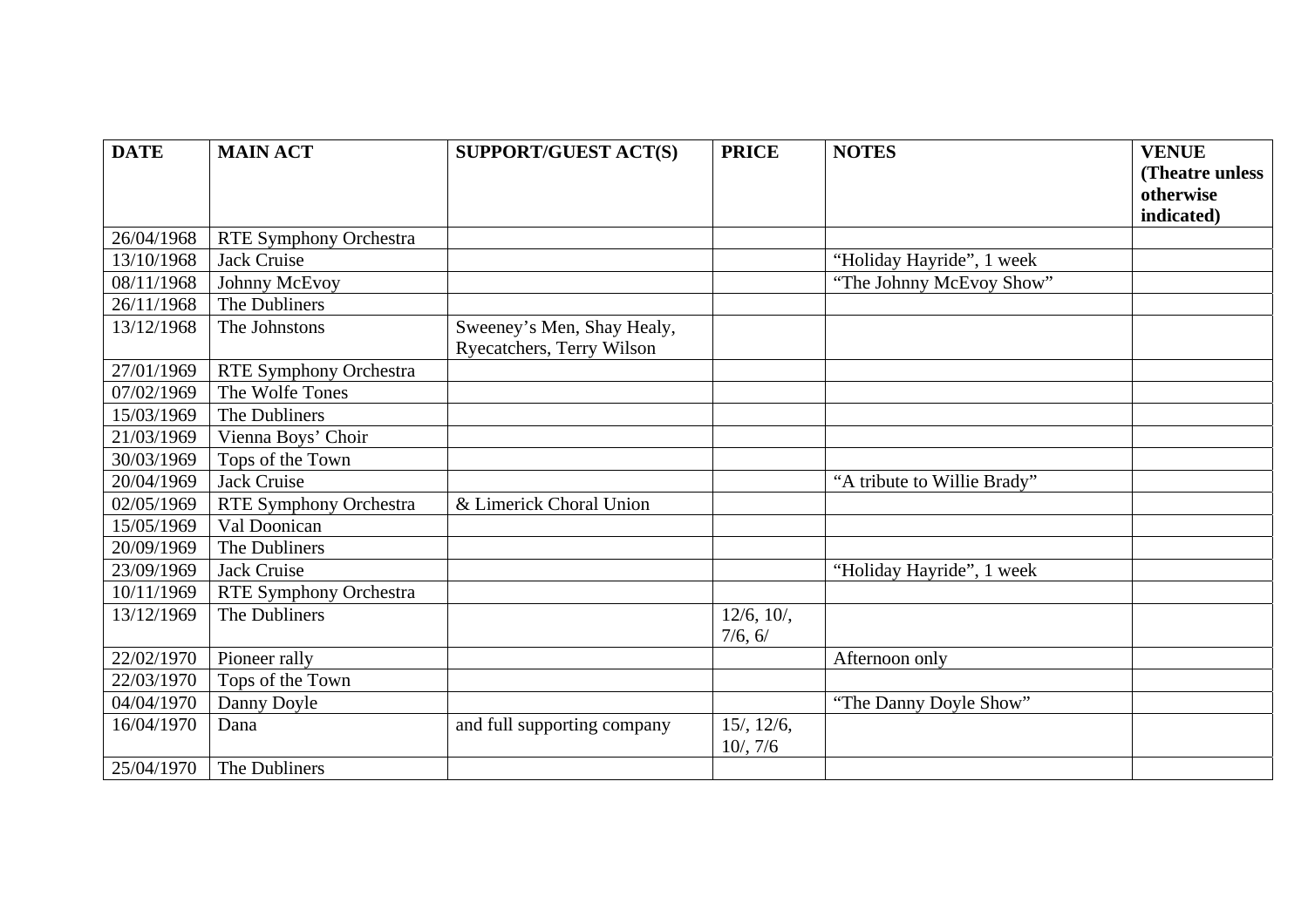| <b>DATE</b>       | <b>MAIN ACT</b>               | <b>SUPPORT/GUEST ACT(S)</b>                                                   | <b>PRICE</b>             | <b>NOTES</b>                                | <b>VENUE</b><br>(Theatre unless |
|-------------------|-------------------------------|-------------------------------------------------------------------------------|--------------------------|---------------------------------------------|---------------------------------|
|                   |                               |                                                                               |                          |                                             | otherwise                       |
|                   |                               |                                                                               |                          |                                             | indicated)                      |
| 26/04/1970        | FILM - Berlin Philharmonic    |                                                                               |                          | Conducted by Herrbert von Karajan           |                                 |
|                   | Orchestra                     |                                                                               |                          |                                             |                                 |
| 30/06/1970        | Roy Orbison                   | The Pattersons, Karen Young,<br>The Recordites, California<br><b>Brakemen</b> | £1, $15/$ ,<br>12/6, 10/ |                                             |                                 |
| 27/09/1970        | <b>Jack Cruise</b>            |                                                                               |                          | "The Jack n White Minstrel Show", 1<br>week |                                 |
| 15/10/1970        | Taste                         |                                                                               | $15/$ , $12/6$ ,<br>10/  | Rory Gallagher's band                       |                                 |
| 18&19/10/<br>1970 | Vienna Boys' Choir            |                                                                               |                          |                                             |                                 |
| 09/11/1970        | RTE Symphony Orchestra        | & Paul Tortelier                                                              |                          |                                             |                                 |
| 22/11/1970        | Annelise Rothenberger         | & Rias Orchestra of Berlin                                                    |                          | 'Il Seraglio'                               |                                 |
| 28/11/1970        | The Dubliners                 |                                                                               |                          |                                             |                                 |
| 08/12/1970        | Julie Felix                   |                                                                               | $15/$ , $12/6$ ,<br>10/  |                                             |                                 |
| 29/12/2010        | <b>Skid Row</b>               | <b>Duster Bennett</b>                                                         | $15/$ , $12/6$ ,<br>10/  |                                             |                                 |
| 29/01/1971        | Johnny McEvoy                 |                                                                               |                          | "The Johnny McEvoy Show"                    |                                 |
| 12/02/1971        | Stud                          | Anno Domini, Sky Blue,<br>Bojangle                                            |                          | "On the stage – the famous group"           |                                 |
| 27/02/1971        | The Dubliners                 |                                                                               |                          |                                             |                                 |
| 04/04/1971        | Tops of the Town              |                                                                               |                          | Area finals                                 |                                 |
| 02/05/1971        | <b>Maureen Potter</b>         |                                                                               |                          | "Maureen Potter Show"                       |                                 |
| 14/05/1971        | <b>RTE Symphony Orchestra</b> | & Limerick Choral Union                                                       |                          |                                             |                                 |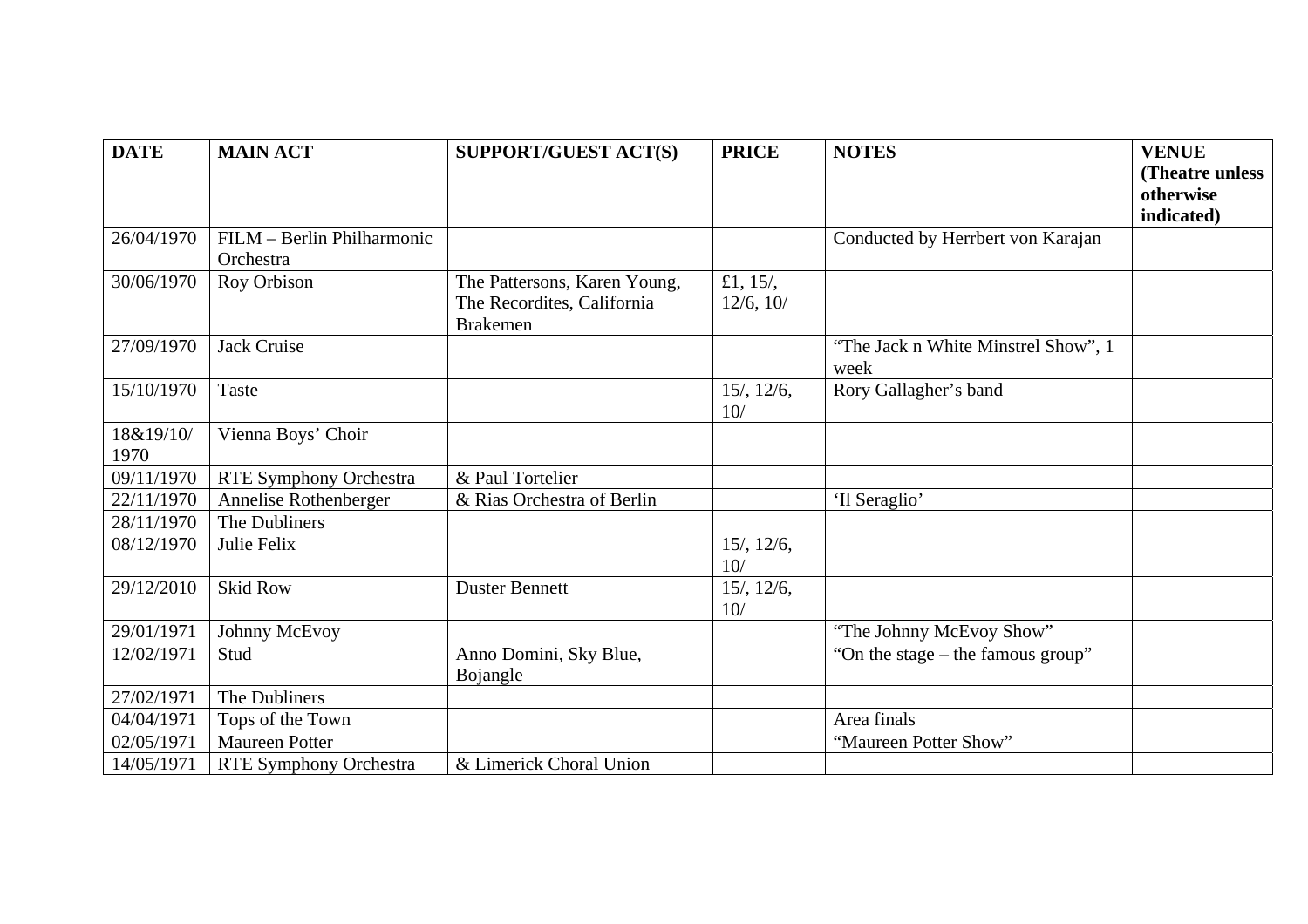| <b>DATE</b> | <b>MAIN ACT</b>               | <b>SUPPORT/GUEST ACT(S)</b>    | <b>PRICE</b> | <b>NOTES</b>                           | <b>VENUE</b>    |
|-------------|-------------------------------|--------------------------------|--------------|----------------------------------------|-----------------|
|             |                               |                                |              |                                        | (Theatre unless |
|             |                               |                                |              |                                        | otherwise       |
|             |                               |                                |              |                                        | indicated)      |
| 22/05/1971  | The Dubliners                 |                                |              |                                        |                 |
| 16/05/1971  | <b>Jack Cruise</b>            |                                |              | "Jack Cruise Show"                     |                 |
| 19/06/1971  | Rory Gallagher                |                                | 80p, 65p     |                                        |                 |
| 07/07/1971  | <b>Skid Row</b>               |                                | 75p, 65p,    |                                        |                 |
|             |                               |                                | 50p, 30p.    |                                        |                 |
| 16/07/1971  | Val Doonican                  | The Jimmy Currie Quartet, The  |              |                                        |                 |
|             |                               | Kingfishers, Tony Cawley, Jack |              |                                        |                 |
|             |                               | Young, Moira Kerr & Aengus     |              |                                        |                 |
|             |                               | Craig, Max King, Par 3, Val    |              |                                        |                 |
|             |                               | Fitzpatrick, Ivan Black, Tony  |              |                                        |                 |
|             |                               | Kavanagh                       |              |                                        |                 |
| 17/09/1971  | <b>Rolf Harris</b>            |                                |              |                                        |                 |
| 27/09/1971  | Slim Whitman – cancelled      |                                |              | No reason given for cancellation       |                 |
| 09/10/1971  | The Dubliners                 |                                |              |                                        |                 |
| 17/10/1971  | <b>Jack Cruise</b>            |                                |              | "The Jack n White Minstrel Show", 1    |                 |
|             |                               |                                |              | week                                   |                 |
| 08/11/1971  | <b>RTE Symphony Orchestra</b> |                                |              |                                        |                 |
| 04/12/1971  | The Dubliners                 |                                |              |                                        |                 |
| 27/12/1971  | <b>Rory Gallagher</b>         |                                |              |                                        |                 |
| 25/02/1972  | Julie Felix                   | Danny Doyle                    |              |                                        |                 |
| 22/03/1972  | Donovan                       | The Woods Band                 |              | "First time ever in Limerick"; Planxty |                 |
|             |                               |                                |              | given as support in ads but Woods      |                 |
|             |                               |                                |              | Band on ticket                         |                 |
| 23/03/1972  | Jack Cruise & Co.             |                                |              | Cinderella                             |                 |
| 09/04/1972  | Tops of the Town              |                                |              |                                        |                 |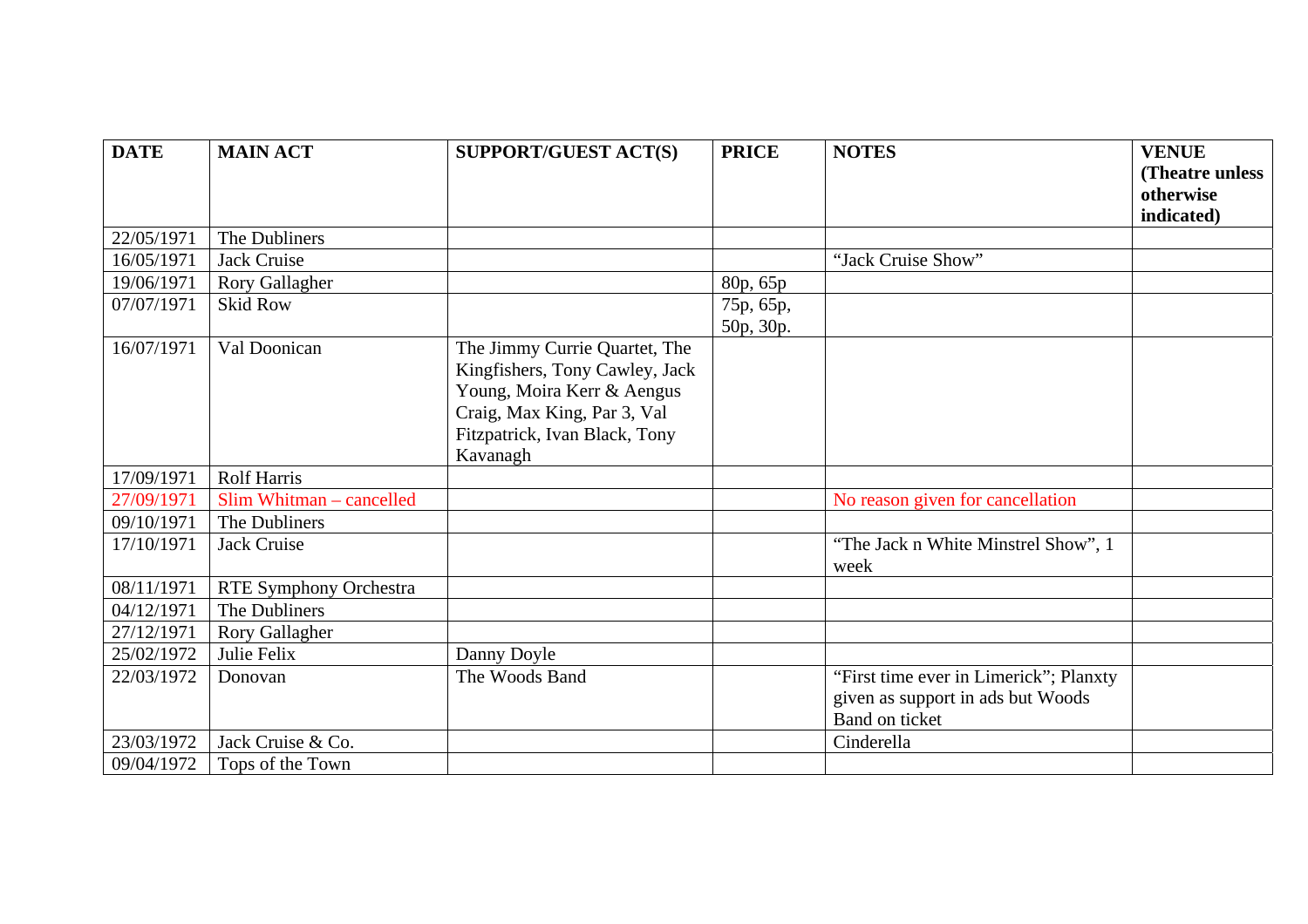| <b>DATE</b> | <b>MAIN ACT</b>               | <b>SUPPORT/GUEST ACT(S)</b>                  | <b>PRICE</b>            | <b>NOTES</b>                                              | <b>VENUE</b>            |
|-------------|-------------------------------|----------------------------------------------|-------------------------|-----------------------------------------------------------|-------------------------|
|             |                               |                                              |                         |                                                           | (Theatre unless         |
|             |                               |                                              |                         |                                                           | otherwise<br>indicated) |
| 15/04/1972  | The Wolfe Tones               | Jim McCann                                   |                         |                                                           |                         |
| 04/05/1972  | <b>Tom Paxton</b>             |                                              |                         |                                                           |                         |
|             |                               |                                              |                         |                                                           |                         |
| 11/05/1972  | <b>Rory Gallagher</b>         | Sleepy Hollow                                | 80p, 60p                | Concert recorded by RTE                                   |                         |
| 19/05/1972  | <b>RTE</b>                    | In assoc. with Limerick Music<br>Association |                         | <b>Bach mass in Bminor</b>                                |                         |
| 27/05/1972  | The Dubliners                 |                                              |                         |                                                           |                         |
| 23/05/1972  | John Droney, DJ               |                                              |                         | Barabas Mobile Disco-"Groovy                              | Function room           |
|             |                               |                                              |                         | sounds for the in crowd"                                  |                         |
| 30/05/1972  | <b>Josef Locke</b>            |                                              |                         | "Old Time Memories", 1 week                               |                         |
| 07/07/1972  | Top of the Tops               |                                              |                         | Charity performance                                       |                         |
| 24/10/1972  | Vienna Boys' Choir            |                                              |                         |                                                           |                         |
| 04/11/1972  | Emerson, Lake & Palmer        | The Scaffold and many others                 | 40p, 50p                | Is this a film or live show?                              |                         |
| 13/11/1972  | <b>RTE Symphony Orchestra</b> | Rafael Orozco (solo pianist)                 | £1,65 $p$ ,<br>50p, 30p | Rachmaninov, Piano Concerto No. 4                         |                         |
| 19/11/1972  | D'Oyly Carte Company          |                                              |                         | The Mikado                                                |                         |
| 23/11/1972  | Planxty                       |                                              |                         |                                                           |                         |
| 19/12/1972  | Brogue - cancelled            |                                              | 65p, 55p,<br>45p        | Johnny Duhan's band - No reason<br>given for cancellation |                         |
| 28/12/1972  | The Tremeloes                 | The Chips                                    | 70p, 60p,<br>50p        |                                                           |                         |
| 04/01/1973  | Horslips                      |                                              | 75p, 65p,<br>55p        |                                                           |                         |
| 12/01/1973  | Thin Lizzy                    | Cromwell                                     | 75p, 65p,<br>55p        |                                                           |                         |
| 14/01/1973  | FILM – Herbert von Karajan    |                                              | 50p, 40p                | Cavalleria Rusticana & I Pagliacci                        |                         |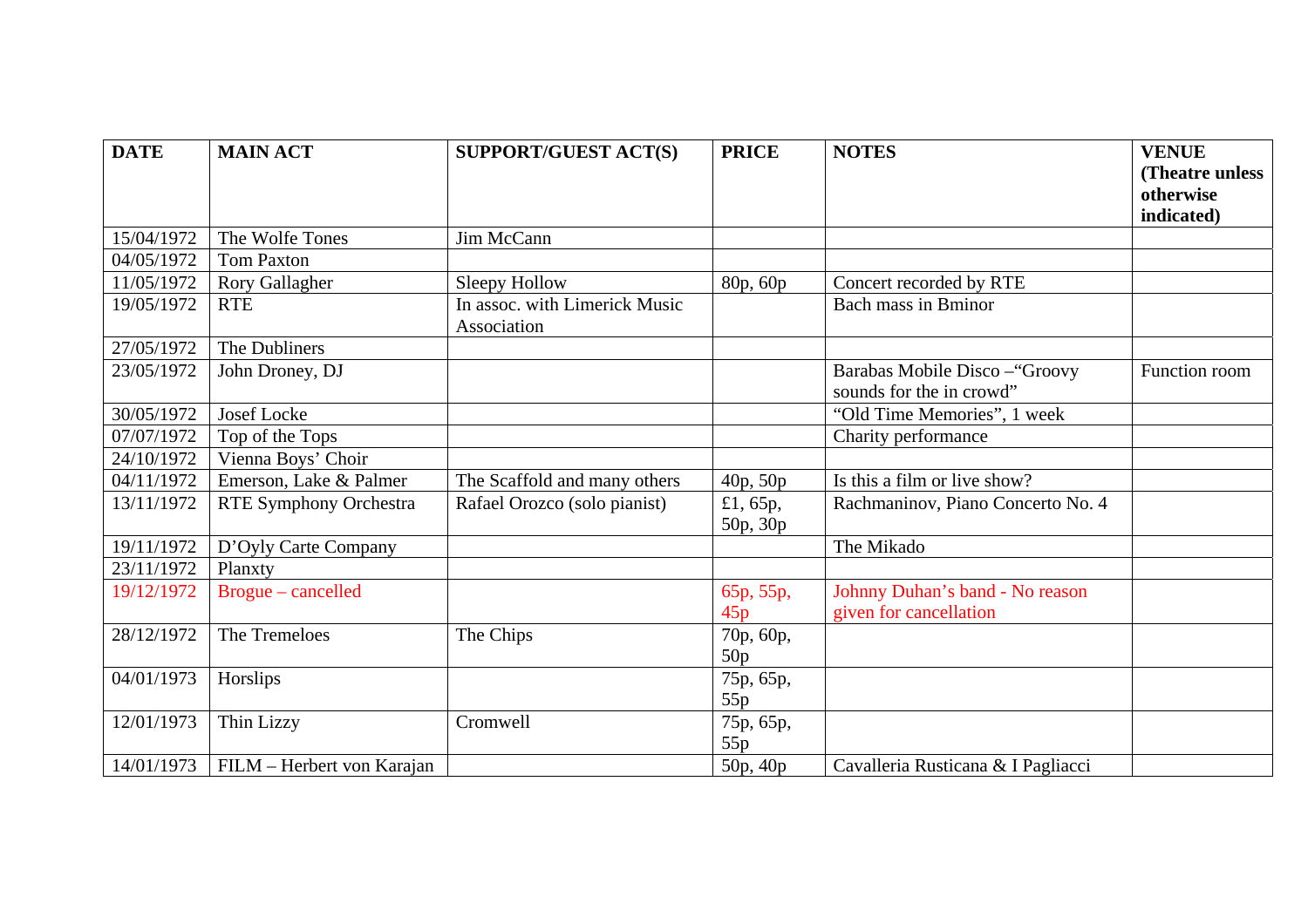| <b>DATE</b> | <b>MAIN ACT</b>               | <b>SUPPORT/GUEST ACT(S)</b> | <b>PRICE</b>     | <b>NOTES</b>                                                                      | <b>VENUE</b>    |
|-------------|-------------------------------|-----------------------------|------------------|-----------------------------------------------------------------------------------|-----------------|
|             |                               |                             |                  |                                                                                   | (Theatre unless |
|             |                               |                             |                  |                                                                                   | otherwise       |
|             |                               |                             |                  |                                                                                   | indicated)      |
| 26/01/1973  | The Dubliners – cancelled     |                             |                  | Band failed to appear – attended<br>funeral of Willie Clancy in Miltown<br>Malbay |                 |
| 09/02/1973  | Planxty                       |                             |                  |                                                                                   |                 |
| 15/02/1973  | <b>Brinsley Schwarz</b>       | <b>Bees Make Honey</b>      |                  |                                                                                   |                 |
| 19/02/1973  | Tír na nÓg                    |                             |                  |                                                                                   |                 |
| 12/03/1973  | Hawkwind                      | Eyeless                     | £1,90 $p$        | "Space Ritual"                                                                    |                 |
| 21/03/1973  | <b>Incredible String Band</b> |                             |                  |                                                                                   |                 |
| 24/03/1973  | Tops of the Town              |                             |                  |                                                                                   |                 |
| 01/04/1973  | Tops of the Town              |                             |                  |                                                                                   |                 |
| 06/04/1973  | RTE Symphony Orchestra        |                             |                  |                                                                                   |                 |
| 24/04/1973  | Thin Lizzy                    | Dek Leonard Band            | 75p, 65p,<br>55p | "Triumphant return of"                                                            |                 |
| 01/05/1973  | Horslips                      |                             |                  |                                                                                   |                 |
| 13/05/1973  | Jack Cruise & Co.             |                             |                  |                                                                                   |                 |
| 16/05/1973  | The Dubliners                 |                             |                  |                                                                                   |                 |
| 06/07/1973  | Tops of the Town finalists    |                             |                  | Charity performance                                                               |                 |
| 20/07/1973  | Planxty                       |                             |                  |                                                                                   |                 |
| 09/10/1973  | Planxty                       |                             |                  |                                                                                   |                 |
| 27/10/1973  | The Dubliners                 |                             |                  |                                                                                   |                 |
| 08/11/1973  | Mushroom                      | <b>Emmet Spiceland</b>      |                  | Did this happen? Strike on at time?                                               |                 |
| 12/11/1973  | RTE Symphony Orchestra        |                             |                  | Did this happen? Strike on at time?                                               |                 |
| 13/12/1973  | Planxty                       |                             |                  |                                                                                   |                 |
| 08/01/1974  | Horslips                      |                             | 55p, 65p,<br>75p |                                                                                   |                 |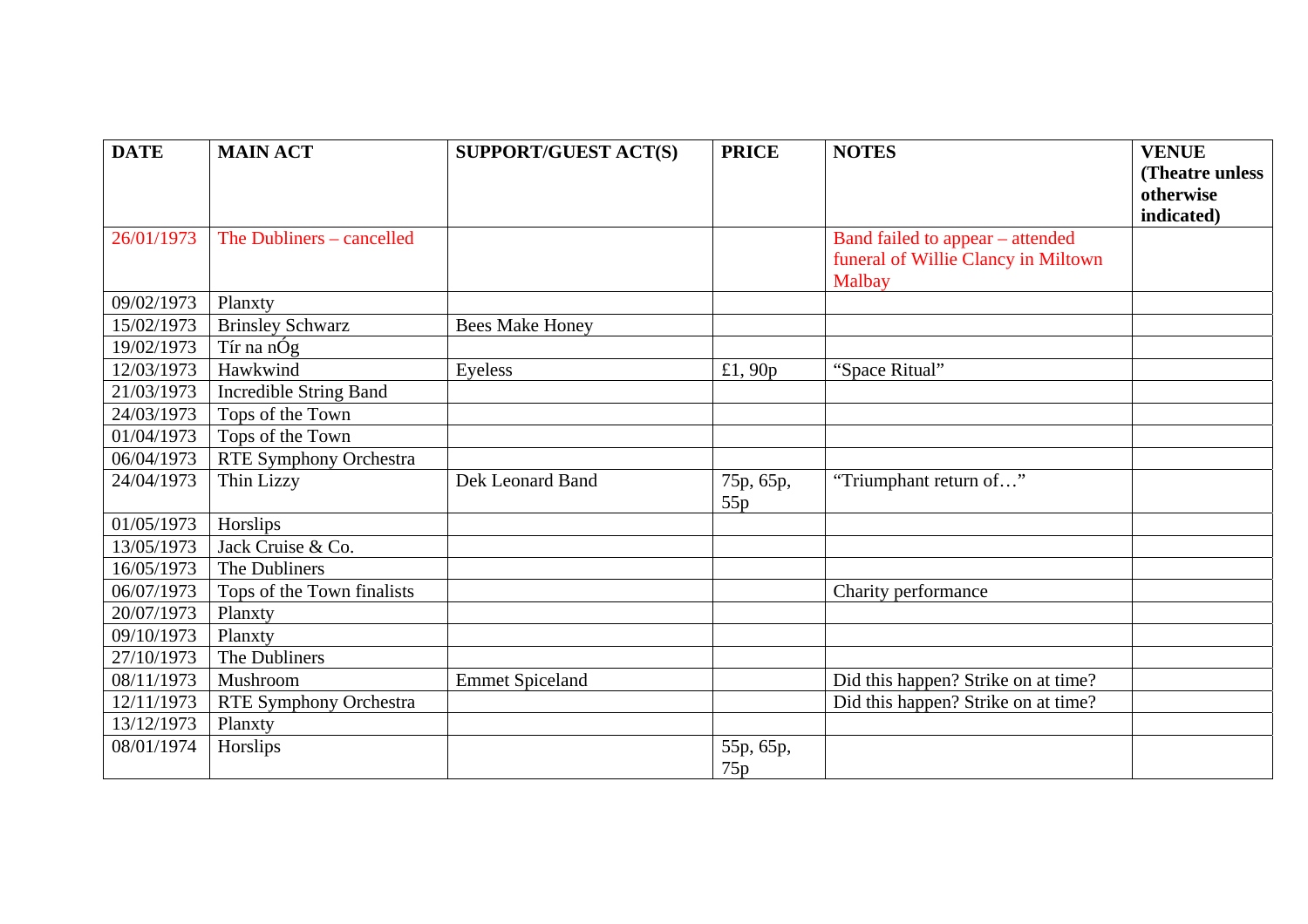| <b>DATE</b> | <b>MAIN ACT</b>               | <b>SUPPORT/GUEST ACT(S)</b> | <b>PRICE</b>     | <b>NOTES</b>                     | <b>VENUE</b>    |
|-------------|-------------------------------|-----------------------------|------------------|----------------------------------|-----------------|
|             |                               |                             |                  |                                  | (Theatre unless |
|             |                               |                             |                  |                                  | otherwise       |
|             |                               |                             |                  |                                  | indicated)      |
| 07/03/1974  | <b>Steeleye Span</b>          |                             | 75p, 65p,<br>55p |                                  |                 |
| 21/03/1974  | The Wolfe Tones               |                             |                  |                                  |                 |
| 30/03/1974  | Tops of the Town              |                             |                  |                                  |                 |
| 03/04/1974  | <b>RTE Symphony Orchestra</b> |                             |                  |                                  |                 |
| 28/04/1974  | Tops of the Town              |                             |                  | National semi-finals             |                 |
| 30/05/1974  | Planxty                       | Nic Jones                   |                  |                                  |                 |
| 28/06/1974  | <b>Bell/Brush Band</b>        |                             |                  | Eric Bell & Brush Shiels         |                 |
| 23/07/1974  | Joe Cuddy                     | <b>Bernadette Pearse</b>    |                  | Cabaret show                     | Cabaret room    |
| 25/07/1974  | Tracy                         |                             |                  | Cabaret show                     | Cabaret room    |
| 30/07/1974  | <b>Bernadette Pearse</b>      |                             |                  | Cabaret show                     | Cabaret room    |
| $16-$       | Up With People                |                             |                  |                                  |                 |
| 18/09/1974  |                               |                             |                  |                                  |                 |
| 26/10/1974  | Vienna Boys' Choir            |                             |                  |                                  |                 |
| 11/11/1974  | RTE Symphony Orchestra        |                             |                  |                                  |                 |
| 26/01/1975  | Jack Cruise                   |                             |                  | "Farewell Cruise"                |                 |
| $3-$        | <b>Maureen Potter</b>         |                             | £1.50,           | "Gaels of Laughter"              |                 |
| 5/10/1975   |                               |                             | £1.25, $£1$      |                                  |                 |
| 18/10/1975  | Garda Band                    |                             |                  | Presented by Limerick Lions Club |                 |
| 27/10/1975  | Tony Kenny                    |                             |                  | "The Tony Kenny Show", 1 week    |                 |
| 08/11/1975  | Johann Strauss Gala           |                             |                  |                                  |                 |
| $3-$        | FILMS - Billy Graham          |                             |                  | 4 films by Billy Graham, the     |                 |
| 6/11/1975   |                               |                             |                  | American Christian preacher      |                 |
| 16/11/1975  | <b>Brendan Grace</b>          |                             |                  | "The Brendan Grace Show"         |                 |
| 29/11/1975  | The Dublin Concert Band       |                             |                  |                                  |                 |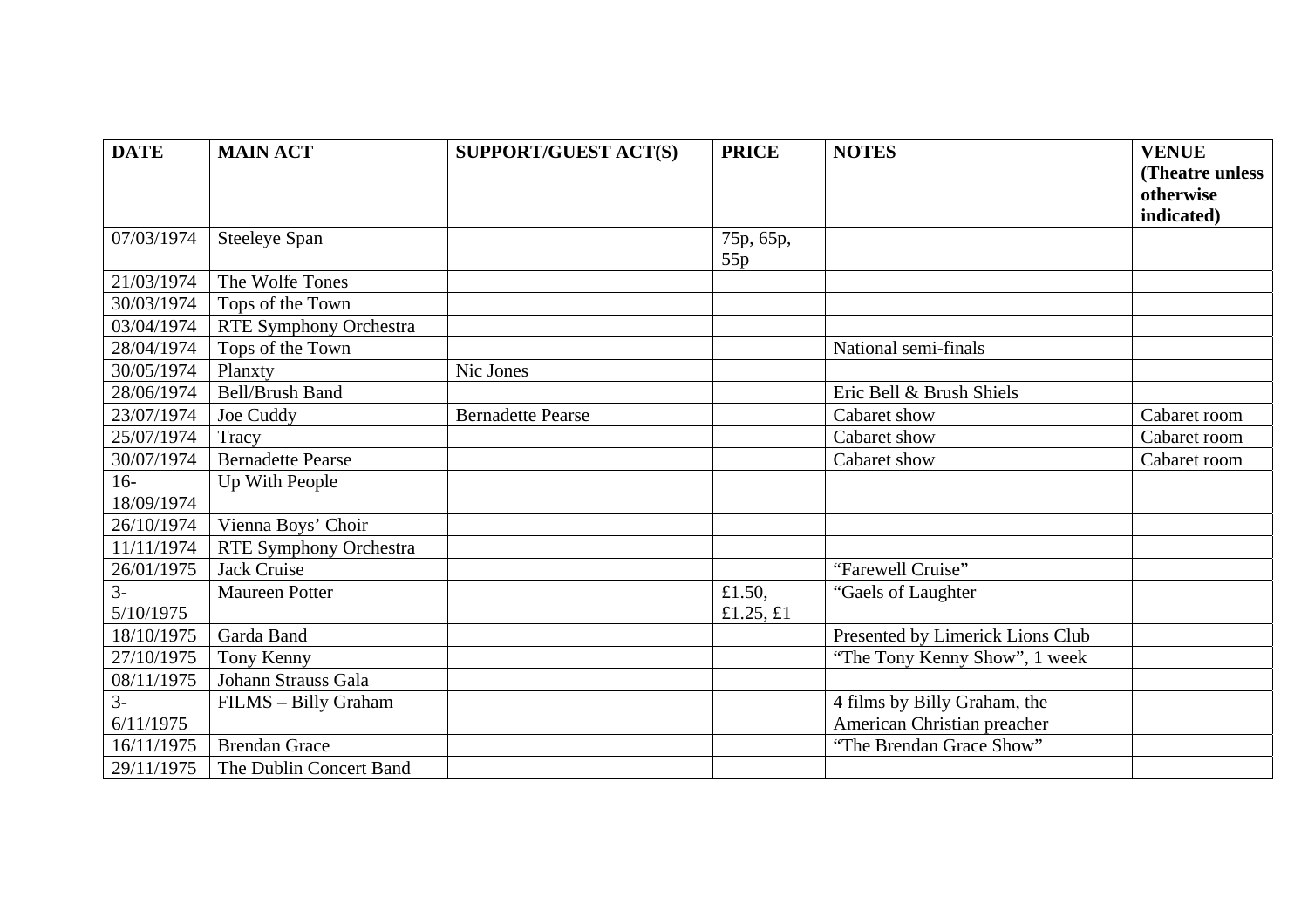| <b>DATE</b> | <b>MAIN ACT</b>             | <b>SUPPORT/GUEST ACT(S)</b> | <b>PRICE</b> | <b>NOTES</b>                           | <b>VENUE</b>    |
|-------------|-----------------------------|-----------------------------|--------------|----------------------------------------|-----------------|
|             |                             |                             |              |                                        | (Theatre unless |
|             |                             |                             |              |                                        | otherwise       |
|             |                             |                             |              |                                        | indicated)      |
| 02/12/1975  | Demis Roussos - cancelled   |                             |              | Pulled out of Irish tour               |                 |
| 06/12/1975  | Reception for Tiede Herrema |                             |              | Kidnapping victim                      |                 |
| 6&7/12/19   | Joe Cuddy                   |                             |              |                                        |                 |
| 75          |                             |                             |              |                                        |                 |
| 09/12/1975  | Thin Lizzy                  |                             | £2, £1.50,   |                                        |                 |
|             |                             |                             | £1,75 $p$    |                                        |                 |
| 20/12/1975  | Horslips                    |                             |              | "Teenagers riot in Savoy", Limerick    |                 |
|             |                             |                             |              | Leader, 22/12/1975                     |                 |
| 29/12/1975  | Pantomime                   |                             |              | Dick Whittington & His Cat             |                 |
| 03/01/1976  | The Wolfe Tones             |                             |              |                                        |                 |
| 09/01/1976  | Buck Owens & The            | <b>Susan Raye</b>           |              | "An insult to America's Western star", |                 |
|             | <b>Buckaroos</b>            |                             |              | Limerick Leader; only 300 attend       |                 |
| 10/01/1976  | <b>Josef Locke</b>          |                             |              |                                        |                 |
| 17/01/1976  | The Chieftains              |                             |              |                                        |                 |
| 26/01/1976  | Jack Cruise                 |                             |              | "Winter Cruise", 1 week                |                 |
| 07/02/1976  | <b>Brendan Bowyer</b>       |                             |              | "Brendan Bowyer Show"                  |                 |
| 12/02/1976  | Dick Emery                  |                             |              | 2 sell-out shows                       |                 |
| 13&14/02/   | <b>Irish Ballet Company</b> |                             |              |                                        |                 |
| 1976        |                             |                             |              |                                        |                 |
| 17/02/1976  | <b>Tunisian Dancers</b>     |                             |              | Free show                              |                 |
| 20/02/1976  | Scór 76                     |                             |              | <b>Limerick County Finals</b>          |                 |
| 21/02/1976  | <b>Brendan Grace</b>        |                             |              |                                        |                 |
| 28/02/1976  | Anna McGoldrick             | Artane Boys' Band           |              |                                        |                 |
| 02/03/1976  | <b>Andy Stewart</b>         |                             |              | "The Andy Stewart Show"                |                 |
| 05/03/1976  | Los Paraguayos              | Reynaldo Meza               |              |                                        |                 |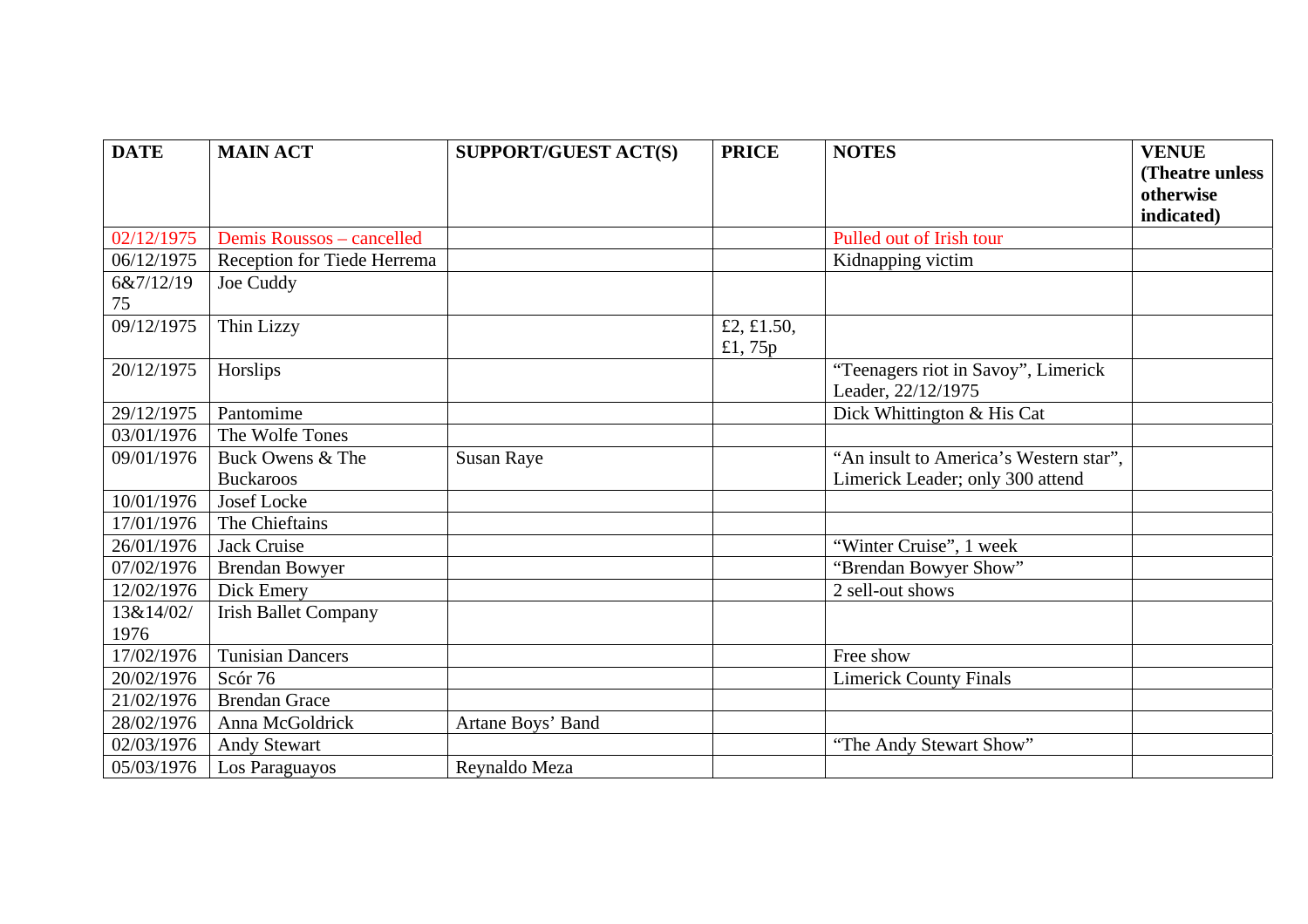| <b>DATE</b> | <b>MAIN ACT</b>                   | SUPPORT/GUEST ACT(S)            | <b>PRICE</b> | <b>NOTES</b>                       | <b>VENUE</b>    |
|-------------|-----------------------------------|---------------------------------|--------------|------------------------------------|-----------------|
|             |                                   |                                 |              |                                    | (Theatre unless |
|             |                                   |                                 |              |                                    | otherwise       |
|             |                                   |                                 |              |                                    | indicated)      |
| 10/03/1976  | "The Good Old Days"               |                                 |              | Variety show - "Direct from Leeds" |                 |
| $14-$       | "Remember Limerick"               |                                 |              | By Bryan McMahon                   |                 |
| 20/03/1976  | pageant                           |                                 |              |                                    |                 |
| 27/03/1976  | Sid Lawrence Orchestra            |                                 |              | "Tribute to Glenn Miller"          |                 |
| $29/3-$     | Noel Pearson, producer            |                                 |              | "You Ain't Seen Nuthin Yet"        |                 |
| 03/04/1976  |                                   |                                 |              |                                    |                 |
| 05/04/1976  | <b>Alvin Stardust - cancelled</b> |                                 |              | Only 20 advance tickets sold       |                 |
| 09/04/1976  | Tops of the Town                  |                                 |              |                                    |                 |
| 12/04/1976  | Danny Doyle                       | & all-star cast                 |              | Pres. By Southill Community Centre |                 |
| 21/04/1976  | <b>Roger Whitaker</b>             |                                 |              |                                    |                 |
| 24/04/1976  | <b>Marianne Fauthful -</b>        |                                 |              |                                    |                 |
|             | cancelled                         |                                 |              |                                    |                 |
| 26/04/1976  | Joe Cuddy                         | Ferenka Tops team and others    |              | Charity show                       |                 |
| 29/04/1976  | Horslips                          |                                 |              |                                    |                 |
| 15/05/1976  | Community Siamsa                  |                                 |              |                                    |                 |
|             | Spectacular                       |                                 |              |                                    |                 |
| 27/05/1976  | The Banks Tops of the Town        |                                 |              |                                    |                 |
|             | Show                              |                                 |              |                                    |                 |
| 24/06/1976  | Tom & Paschal                     | St. Mary's Choir, Banks Tops of | £1.50,       | "Marathon Concert"                 |                 |
|             |                                   | the Town, Moira Gallagher,      | £1.25, $£1$  |                                    |                 |
|             |                                   | Owen Neville, Mary Arnold, Joe  |              |                                    |                 |
|             |                                   | Neiland, Ger Hannon, Nolan      |              |                                    |                 |
|             |                                   | <b>School of Dancing</b>        |              |                                    |                 |
| 29/06/1976  | Julie Felix                       | Trinity                         | £1.50,       |                                    |                 |
|             |                                   |                                 | £1.25, £1,   |                                    |                 |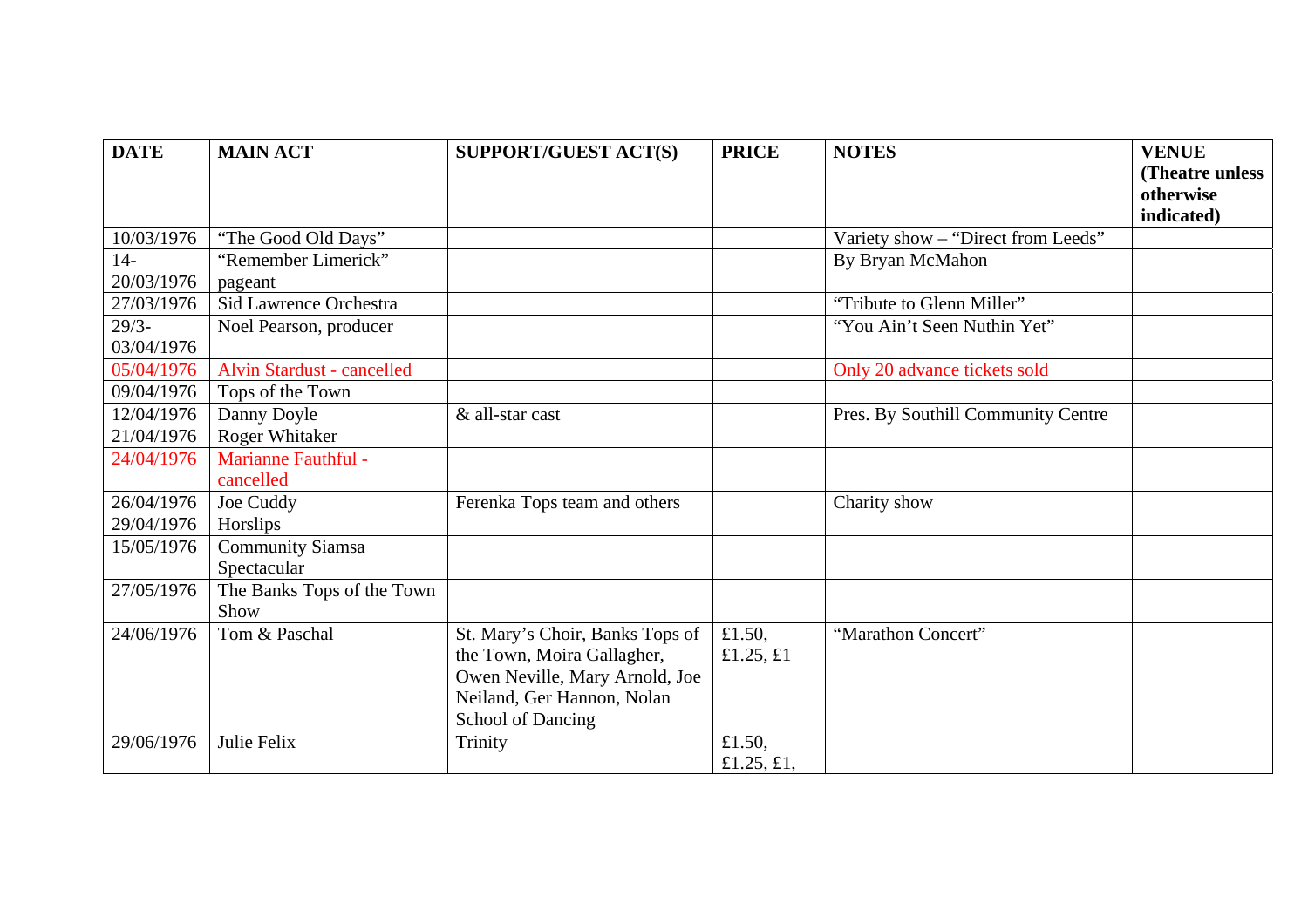|                      |                                                |                                        | 75p                         |                                                  |                                                            |
|----------------------|------------------------------------------------|----------------------------------------|-----------------------------|--------------------------------------------------|------------------------------------------------------------|
| <b>DATE</b>          | <b>MAIN ACT</b>                                | <b>SUPPORT/GUEST ACT(S)</b>            | <b>PRICE</b>                | <b>NOTES</b>                                     | <b>VENUE</b><br>(Theatre unless<br>otherwise<br>indicated) |
| 10/07/1976           | <b>Opportunity Knocks</b>                      |                                        |                             |                                                  |                                                            |
| 17/07/1976           | <b>Sonny Knowles - cancelled</b>               |                                        |                             | <b>Played Cork Opera House instead</b>           |                                                            |
| 25/08/1976           | <b>Opportunity Knocks with</b><br>Hughie Green |                                        |                             |                                                  |                                                            |
| 04/09/1976           | Los Paraguayos - cancelled                     |                                        |                             |                                                  |                                                            |
| 11/09/1976           | The Chieftains                                 |                                        |                             |                                                  |                                                            |
| 20/09/1976           | The New Seekers                                |                                        |                             |                                                  |                                                            |
| 23/09/1976           | Dana                                           |                                        |                             |                                                  |                                                            |
| 30/09/1976           | <b>Bay City Rollers</b>                        |                                        | £2.50, £2,<br>£1.50         |                                                  |                                                            |
| 03/10/1976           | Charlie Williams                               |                                        |                             | English comedian                                 |                                                            |
| 11/10/1976           | Jack Cruise                                    |                                        |                             | 1 week                                           |                                                            |
| 23/10/1976           | <b>Brendan Grace</b>                           |                                        | £1.50,<br>£1.25, £1,<br>75p |                                                  |                                                            |
| $24 -$<br>30/10/1976 | Adam & Eve – rock musical                      |                                        | £1.50,<br>£1.25, £1,<br>75p | Lyrics and music by Alan Dee; except<br>28/10/76 |                                                            |
| 28/10/1976           | Kevin Johnson                                  |                                        | £2, £1.50,<br>£1            |                                                  |                                                            |
| 31/10/1976           | <b>Frank Patterson</b>                         | The O'Grady Trio, Geraldine<br>O'Grady | £1.50,<br>£1.25, £1,<br>75p |                                                  |                                                            |
| 08/11/1976           | <b>RTE Symphony Orchestra</b>                  |                                        |                             |                                                  |                                                            |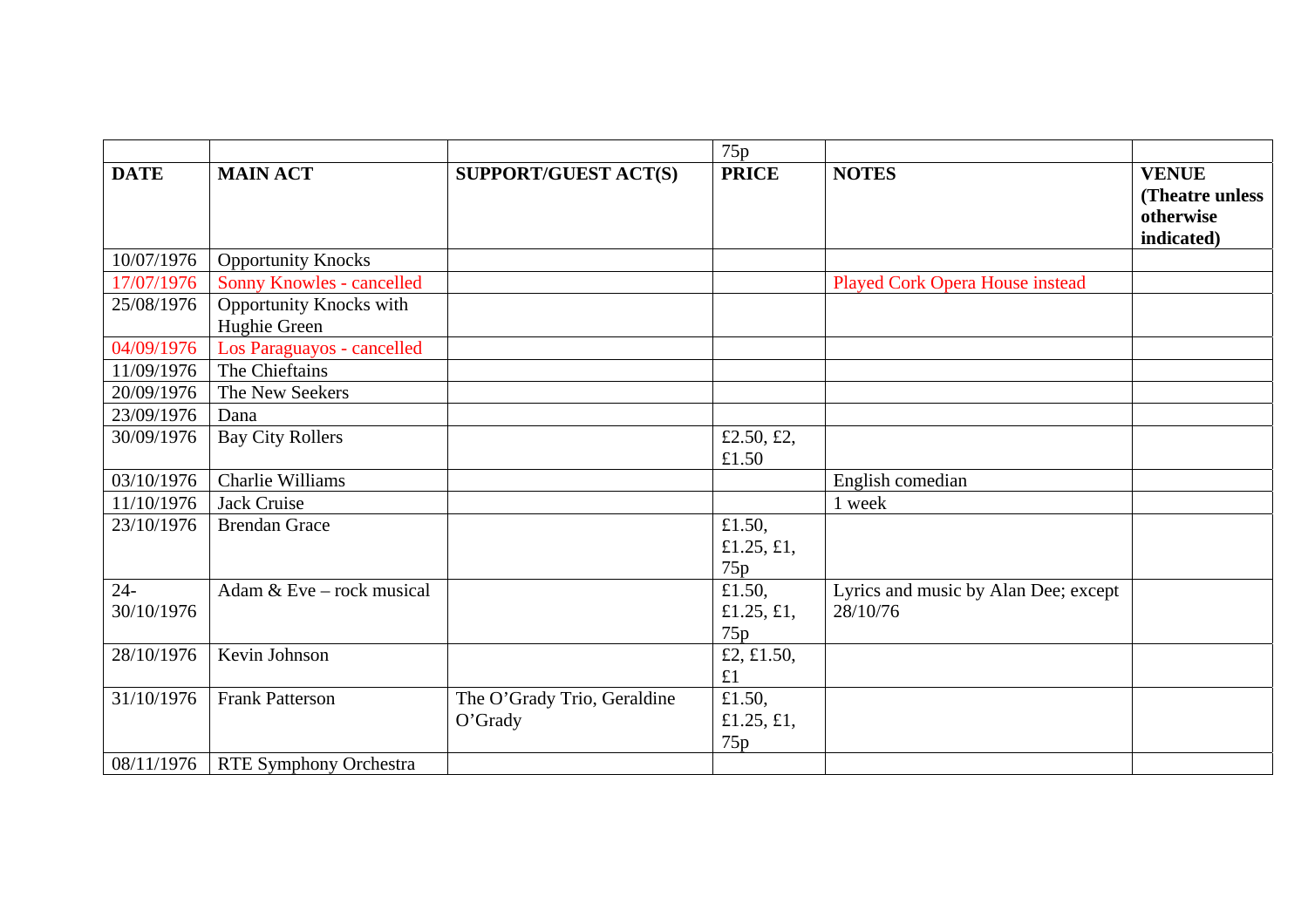| <b>DATE</b> | <b>MAIN ACT</b>            | <b>SUPPORT/GUEST ACT(S)</b>      | <b>PRICE</b> | <b>NOTES</b>          | <b>VENUE</b>    |
|-------------|----------------------------|----------------------------------|--------------|-----------------------|-----------------|
|             |                            |                                  |              |                       | (Theatre unless |
|             |                            |                                  |              |                       | otherwise       |
|             |                            |                                  |              |                       | indicated)      |
| 14/11/1976  | Frank Ifield               |                                  |              |                       |                 |
| 29/11/1976  | Stairway to Stardom talent |                                  |              |                       |                 |
|             | competition                |                                  |              |                       |                 |
| 15/12/1976  | Scór na nÓg                |                                  |              |                       |                 |
| 18/12/1976  | <b>Brendan Bowyer</b>      |                                  |              |                       |                 |
| 26/121/197  | Pantomime                  | Tom & Paschal, Marie Conmee,     |              | Cinderella, 15 nights |                 |
| 6           |                            | Tommy Drennan                    |              |                       |                 |
| 05/01/1977  | Shawn O'Dowd & Ding-A-     |                                  |              |                       | Ballroom        |
|             | Ling                       |                                  |              |                       |                 |
| 20/01/1977  | Makem & Clancy             |                                  |              |                       |                 |
| $21 -$      | Up With People             |                                  |              |                       |                 |
| 23/01/1977  |                            |                                  |              |                       |                 |
| 02/02/1977  | Kenneth McKellar           |                                  |              |                       |                 |
| 05/02/1977  | Horslips                   | Reform                           | £1.50, $£1$  | "Super double bill"   |                 |
| 10/02/1977  | Dick Emery                 |                                  |              |                       |                 |
| 05/03/1977  | The Chieftains             |                                  |              |                       |                 |
| 06/03/1977  | Fairport Convention -      |                                  |              | Members of band ill   |                 |
|             | cancelled                  |                                  |              |                       |                 |
| 13/03/1977  | College of Education       | Julian Lloyd Webber, cello,      |              | Beethoven programme   |                 |
|             |                            | Yitkin Seow, piano               |              |                       |                 |
| 20/03/1977  | <b>BBC Welsh Symphony</b>  | Conductor, Boris Brott, soloist, | £1.50, $£1$  |                       |                 |
|             | Orchestra                  | Dong Suk Kang                    |              |                       |                 |
| $13 -$      | Song of Thomond pageant    | By G. P. Gallivan, directed by   | £1.50, £1,   |                       |                 |
| 19/03/1977  |                            | Martin Dempsey, musical          | 75p          |                       |                 |
|             |                            | director, Paddy McCormack        |              |                       |                 |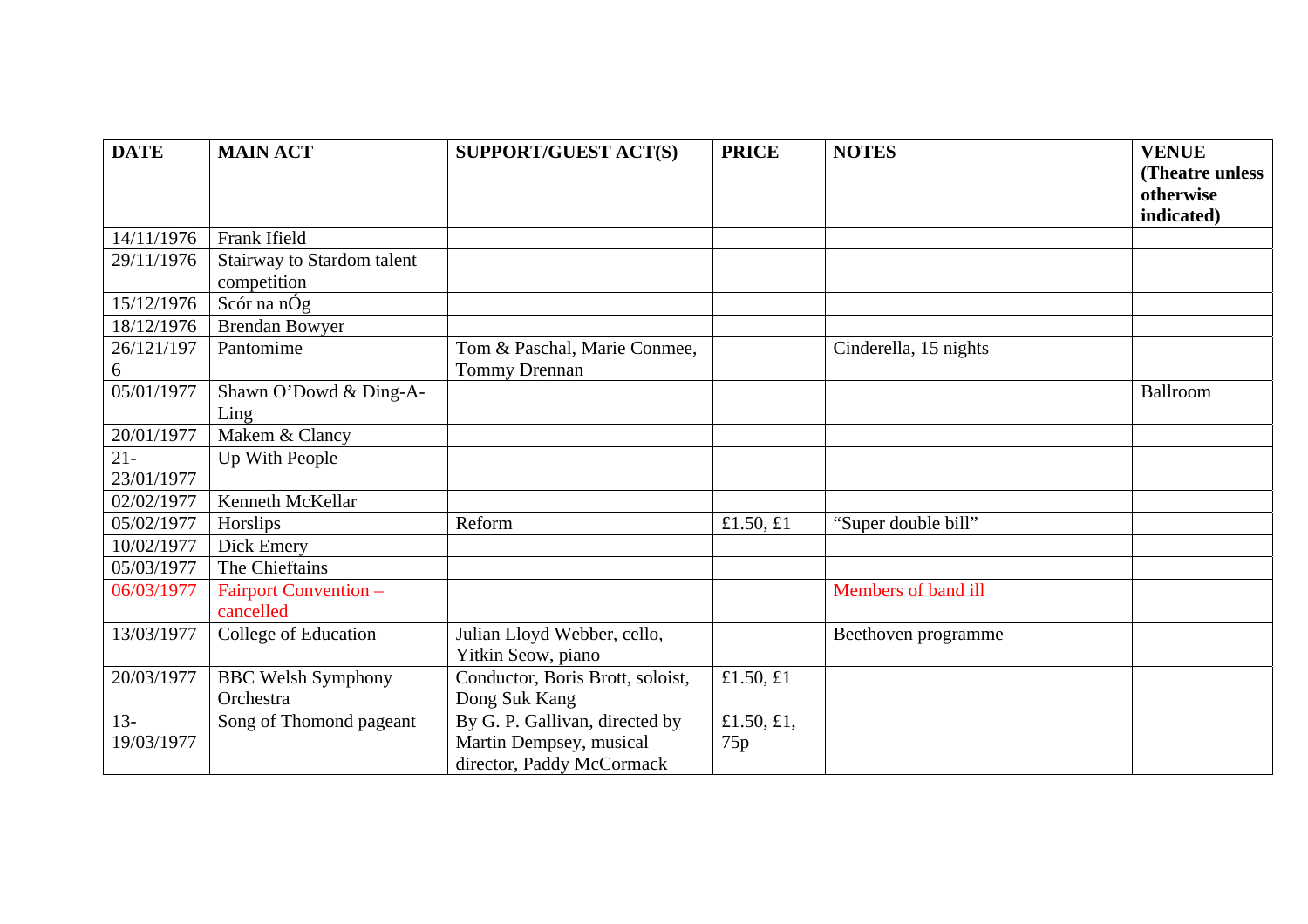| <b>DATE</b>        | <b>MAIN ACT</b>                    | <b>SUPPORT/GUEST ACT(S)</b>                            | <b>PRICE</b> | <b>NOTES</b>                                                               | <b>VENUE</b>    |
|--------------------|------------------------------------|--------------------------------------------------------|--------------|----------------------------------------------------------------------------|-----------------|
|                    |                                    |                                                        |              |                                                                            | (Theatre unless |
|                    |                                    |                                                        |              |                                                                            | otherwise       |
|                    |                                    |                                                        |              |                                                                            | indicated)      |
| 25/03/1977         | Tops of the Town                   |                                                        |              | "Ferenka takes TOTT award"                                                 |                 |
| 20/04/1977         | Horslips                           |                                                        |              |                                                                            |                 |
| 25/04/1977         | June McGee Benefit Concert         | Denis Allen, Charlie Foley and<br><b>All-Star Cast</b> |              |                                                                            |                 |
| 30/4 &<br>1/5/1977 | Tops of the Town                   |                                                        |              | National quarter-finals                                                    |                 |
| 03/05/1977         | The White Falls Band               |                                                        |              |                                                                            | First floor     |
| 13/05/1977         | Fairport Convention -              |                                                        |              |                                                                            |                 |
|                    | cancelled                          |                                                        |              |                                                                            |                 |
| 27/05/1977         | Alan Stivell – cancelled           |                                                        |              |                                                                            |                 |
| 28/05/1977         | Colm C. T. Wilkinson               |                                                        |              |                                                                            |                 |
| 09/06/1977         | Jig Saw                            | Reform                                                 |              | "Massive Rock Concert With Super<br>Big Bill"                              |                 |
| 08/07/1977         | <b>Clodagh Rogers</b>              |                                                        |              |                                                                            |                 |
| 30/08/1977         | Vince Hill                         |                                                        |              | "Britain's leading international<br>singing star" - less than 500 attended |                 |
| 7&8/10/19<br>77    | Maureen Potter Show -<br>cancelled |                                                        |              | "due to unforeseen circumstances"                                          |                 |
| 26/09/1977         | The New Seekers                    | Full supporting bill, John A.<br>Enright at the organ  | £1.50, £1    |                                                                            |                 |
| 01/10/1977         | Horslips                           | Reform                                                 | £2, £1.50    | "Super double bill"                                                        |                 |
| /10/1977           | The Skyline Showband               | Guest artiste                                          |              | "Cabaret and dancing"                                                      | Ballroom        |
| /10/1977           | <b>Bud Clancy</b>                  |                                                        |              | "Dancing for all"                                                          | Ballroom        |
| 06/10/1977         | Los Paraguayos                     |                                                        |              |                                                                            |                 |
| $24 -$             | "Elvis Presley's Life Story"       | Noel Pearson prod., with Cahir                         | £1.50, $£1$  |                                                                            |                 |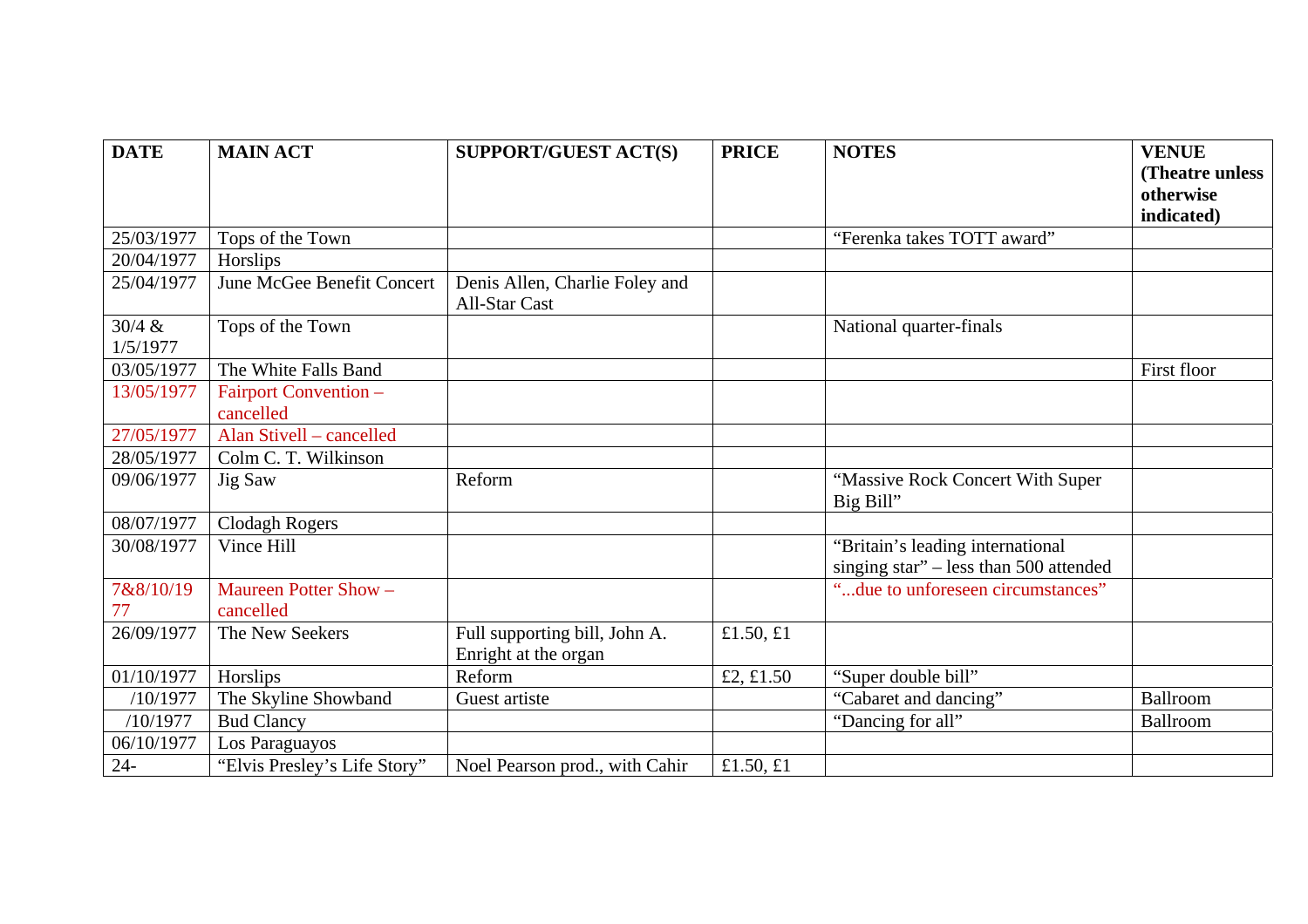| 29/10/1977                  |                             | ODoherty                    |                     |                                                            |                                                             |
|-----------------------------|-----------------------------|-----------------------------|---------------------|------------------------------------------------------------|-------------------------------------------------------------|
| <b>DATE</b>                 | <b>MAIN ACT</b>             | <b>SUPPORT/GUEST ACT(S)</b> | <b>PRICE</b>        | <b>NOTES</b>                                               | <b>VENUE</b><br>(Theatre unless)<br>otherwise<br>indicated) |
| 01/11/1977                  | <b>Bernie Flint</b>         | Chips                       |                     |                                                            |                                                             |
| 07/11/1977                  | RTE Symphony Orchestra      |                             |                     |                                                            |                                                             |
| 10/11/1977                  | <b>Rolf Harris</b>          | The Duane Family            |                     |                                                            |                                                             |
| 25/11/1977                  | The Bothy Band              | Andy Irvine, Mick Hanley    |                     |                                                            |                                                             |
| 12/12/1977                  | The Tommy Drennan Show      |                             |                     | Charity fundraiser                                         |                                                             |
| 19/12/1977                  | Danny Doyle                 | Southill Youth Club         |                     |                                                            |                                                             |
| 21/12/1977                  | Reform                      | <b>Skid Row</b>             |                     |                                                            |                                                             |
| 28/12/1977<br>$-$ ?/01/1978 | Eamon O'Connor              |                             |                     | "The Eamonn O'Connor Christmas"<br>Show" – ran for 6 weeks |                                                             |
| 31/01/1978                  | Horslips                    | Village                     | £2, £1.70,<br>£1.50 |                                                            |                                                             |
| 07/02/1978                  | Dana - cancelled            |                             | £2.50, £2,<br>£1.50 | Poor advance ticket sales                                  |                                                             |
| 11/02/1978                  | Gilbert O'Sullivan          |                             |                     |                                                            |                                                             |
| 17/02/1978                  | Makem & Clancy              |                             |                     |                                                            |                                                             |
| 24/02/1978                  | Peters & Lee                |                             |                     |                                                            |                                                             |
| ?/02/1978                   | Grand Concert in aid of     |                             |                     |                                                            |                                                             |
|                             | <b>Redemptorist Fathers</b> |                             |                     |                                                            |                                                             |
| ? / 02 / 1978               | <b>Brendan Grace</b>        |                             |                     |                                                            |                                                             |
| ?/02/1978                   | Geraldine & The Brannigan   |                             |                     |                                                            |                                                             |
|                             | <b>Brothers</b>             |                             |                     |                                                            |                                                             |
| 12/03/1978                  | Colm C. T. Wilkinson        |                             |                     |                                                            |                                                             |
| $13 -$                      | Variety 78                  |                             |                     | <b>Glenview Gardens Residents'</b>                         |                                                             |
| 15/03/1978                  |                             |                             |                     | Association                                                |                                                             |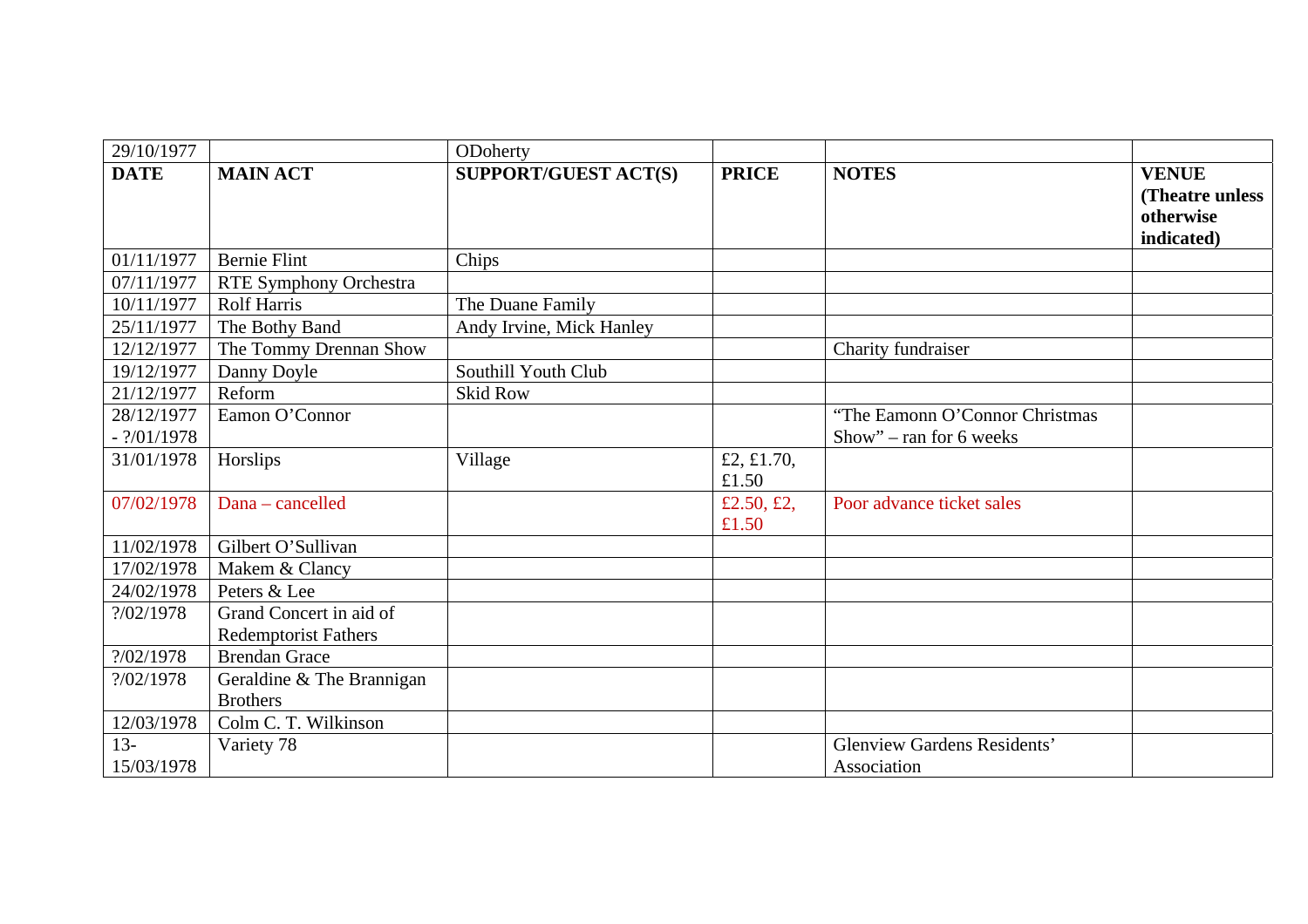| <b>DATE</b>   | <b>MAIN ACT</b>            | <b>SUPPORT/GUEST ACT(S)</b> | <b>PRICE</b> | <b>NOTES</b>          | <b>VENUE</b>    |
|---------------|----------------------------|-----------------------------|--------------|-----------------------|-----------------|
|               |                            |                             |              |                       | (Theatre unless |
|               |                            |                             |              |                       | otherwise       |
|               |                            |                             |              |                       | indicated)      |
| ?/03/1978     | Tony Kenny                 |                             |              |                       |                 |
| 27/03/1978    | Graham Parker & The        |                             |              | 800 attended          |                 |
|               | Rumour                     |                             |              |                       |                 |
| ? / 04 / 1978 | The Duane Family           | Cahir O'Doherty             |              |                       |                 |
| 21/04/1978    | The Chieftains             |                             |              | Only 600 attended     |                 |
| ?/04/1978     | <b>Community Siamsa 78</b> |                             |              |                       |                 |
|               | Spectacular                |                             |              |                       |                 |
| ?/04/ 1978    | The Bothy Band             | <b>Jimmy Crowley</b>        |              |                       |                 |
| 12/05/1978    | Joe O'Donnell              |                             |              |                       |                 |
| 29/05/1978    | Don McLean                 |                             |              |                       |                 |
| 03/06/1978    | Mary O'Hara                |                             |              |                       |                 |
| 10/06/1978    | <b>Fairport Convention</b> |                             | £2           |                       |                 |
| 27/06/1978    | Horslips                   |                             | £2           |                       |                 |
| 29/07/1978    | <b>Opportunity Knocks</b>  | Hughie Green                |              | <b>Limerick Final</b> |                 |
| 12/09/1978    | The New Seekers            |                             |              |                       |                 |
| ?/09/1978     | Up With People             |                             |              |                       |                 |
| ?/09/1978     | Miss Limerick 1978         |                             |              |                       |                 |
| 15/10/1978    | The Cimarons               |                             |              |                       |                 |
| 20/10/1978    | Suzi Quatro                |                             |              |                       |                 |
| 04/11/1978    | Horslips                   | The Brown Thomas Band       |              |                       |                 |
| 05/11/1978    | <b>Brendan Grace</b>       |                             |              |                       |                 |
| 06/11/1978    | Paul Goldin                |                             |              | 6 nights              |                 |
| 27/11/1978    | Nana Mouskouri             |                             |              |                       |                 |
| 10/12/1978    | Smokie                     | Gimik                       |              |                       |                 |
| 18/12/1978    | The Wolfe Tones            |                             |              |                       |                 |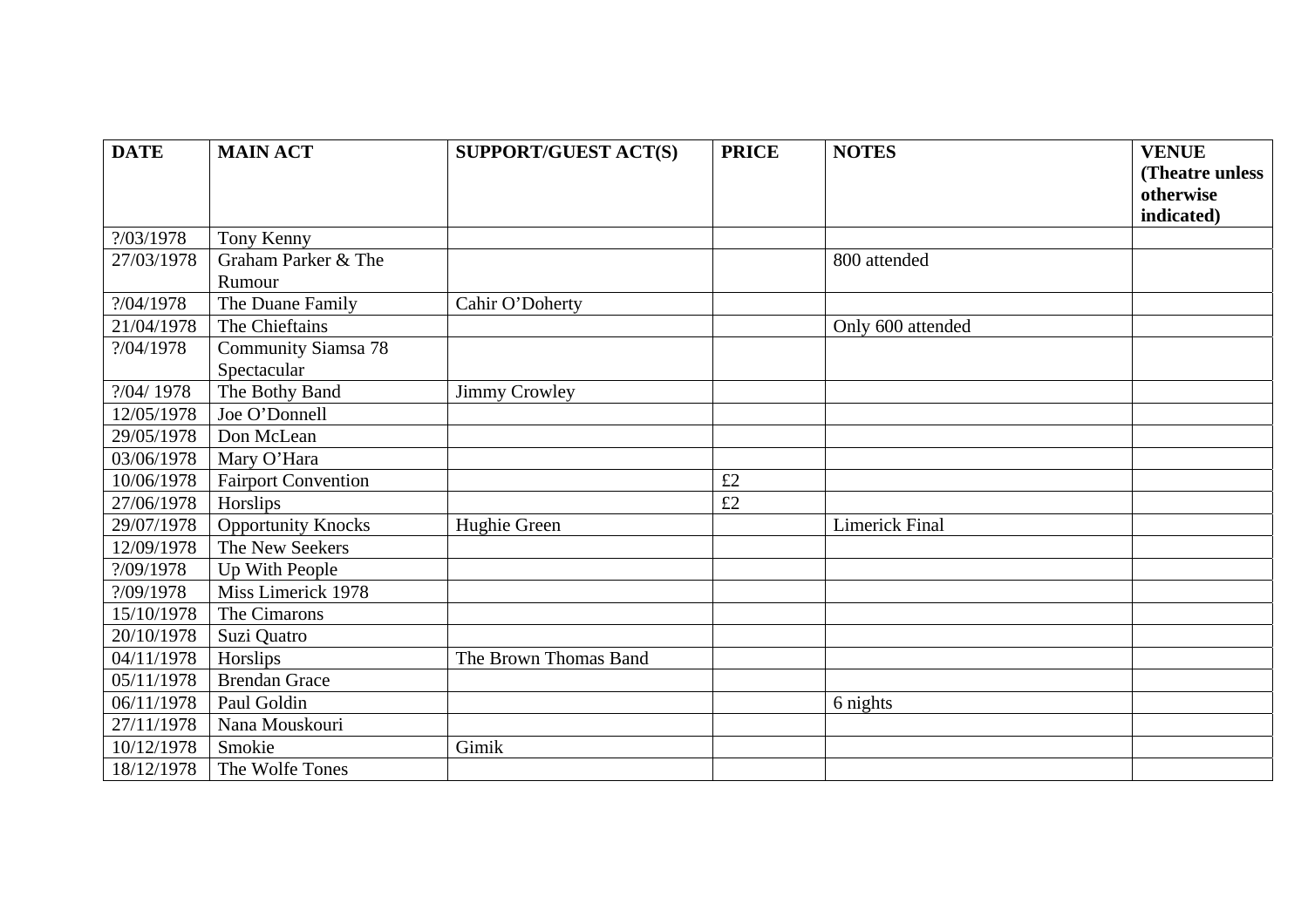| <b>DATE</b> | <b>MAIN ACT</b>                | <b>SUPPORT/GUEST ACT(S)</b> | <b>PRICE</b> | <b>NOTES</b>                           | <b>VENUE</b>    |
|-------------|--------------------------------|-----------------------------|--------------|----------------------------------------|-----------------|
|             |                                |                             |              |                                        | (Theatre unless |
|             |                                |                             |              |                                        | otherwise       |
|             |                                |                             |              |                                        | indicated)      |
| 27/12/1978  | Christmas Spectacular show     |                             |              | 4 nights                               |                 |
| 28/01/1979  | Makem & Clancy                 |                             |              |                                        |                 |
| 18/02/1979  | Peters & Lee                   |                             |              | Only 500 attended                      |                 |
| 03/03/1979  | Mary O'Hara                    |                             |              |                                        |                 |
| 06/03/1979  | The Bothy Band                 |                             |              |                                        |                 |
| 12/03/1979  | Eric Clapton                   | The Freddie White Band      | £4           |                                        |                 |
| ?/03/1979   | Dr. Feelgood                   | John Cooper Clark           |              |                                        |                 |
| 19&20/05/   | Tops of the Town               |                             |              | National semi-finals                   |                 |
| 1979        |                                |                             |              |                                        |                 |
| ?/06/1979   | Horslips                       | The I.O.U.s                 |              |                                        |                 |
| 19/07/1979  | The Cimarons                   |                             |              |                                        |                 |
| 27/07/1979  | The Furey Brothers & Davy      |                             |              |                                        |                 |
|             | Arthur                         |                             |              |                                        |                 |
| 29/07/1979  | The New Seekers                |                             |              |                                        |                 |
| 10/10/1979  | Leo Sayer                      |                             |              |                                        |                 |
| 12/10/1979  | Joe Dolan                      |                             |              |                                        |                 |
| 28/10/1979  | Carnival of Magic show         |                             |              |                                        |                 |
| 01/11/1979  | Reform                         |                             |              |                                        |                 |
| 18/11/1979  | Val Doonican                   |                             |              |                                        |                 |
| 22/11/1979  | Planxty – cancelled            |                             |              | Switched to NIHE in protest at alleged |                 |
|             |                                |                             |              | racism at Savoy                        |                 |
| 11/12/1979  | Gallagher & Lyle               | Judi Tzuke                  |              |                                        |                 |
| 29&30/12/   | <b>Grand Cine Variety Show</b> |                             |              |                                        |                 |
| 1979        |                                |                             |              |                                        |                 |
| 05/01/1980  | Horslips                       | Pulse (later Mama's Boys)   |              |                                        |                 |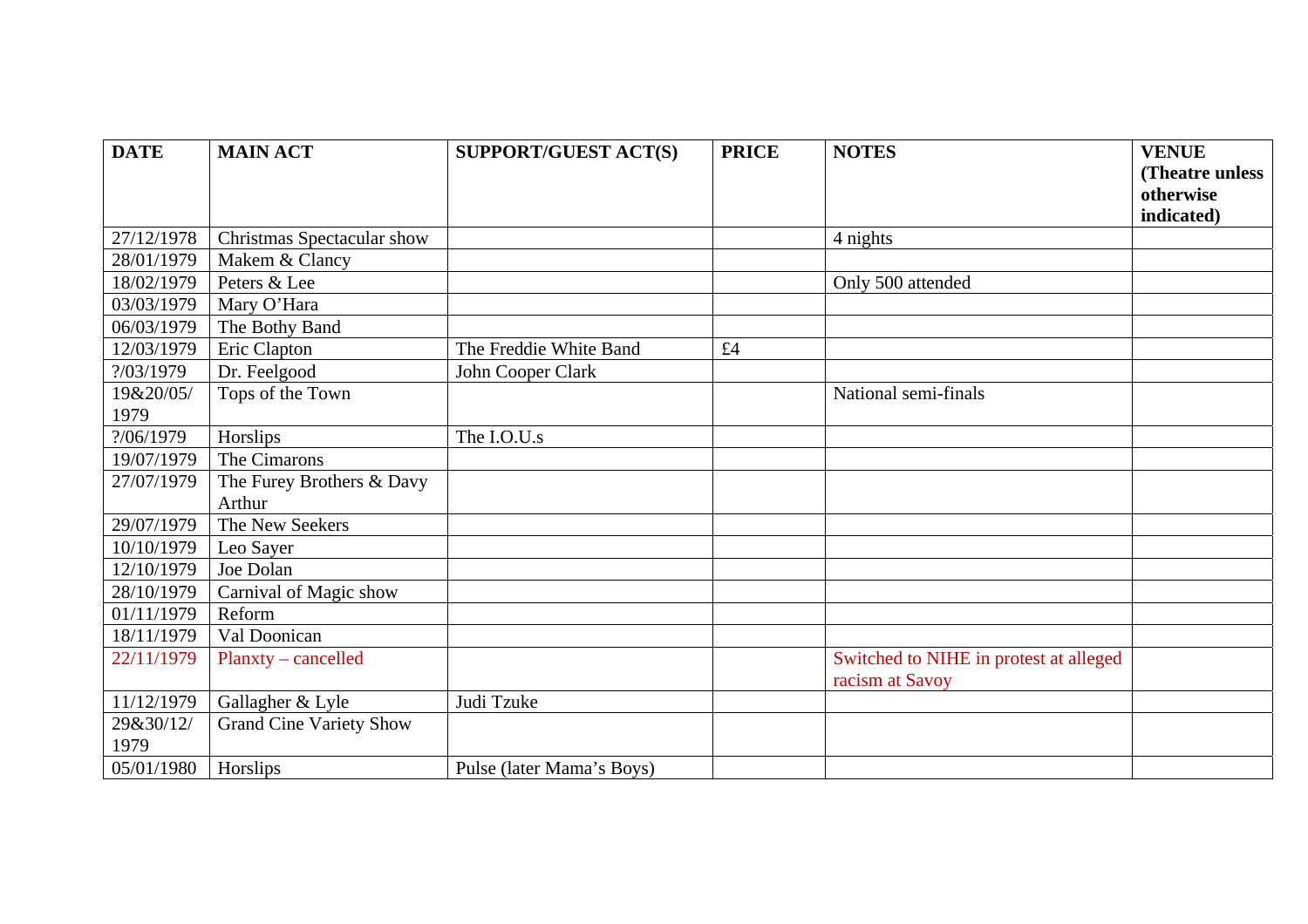| <b>DATE</b> | <b>MAIN ACT</b>                    | SUPPORT/GUEST ACT(S)          | <b>PRICE</b> | <b>NOTES</b>           | <b>VENUE</b>    |
|-------------|------------------------------------|-------------------------------|--------------|------------------------|-----------------|
|             |                                    |                               |              |                        | (Theatre unless |
|             |                                    |                               |              |                        | otherwise       |
|             |                                    |                               |              |                        | indicated)      |
| 24/01/1980  | The Supremes                       |                               |              | Less than 200 attend   |                 |
| 03/02/1980  | The Undertones                     | The Moondogs                  |              |                        |                 |
| 07/02/1980  | Makem & Clancy                     |                               |              |                        |                 |
| 15/02/1980  | Alan Stivell                       |                               |              |                        |                 |
| 09/03/1980  | <b>Light Entertainment</b>         |                               |              | All-Ireland Semi-Final |                 |
|             | Competition                        |                               |              |                        |                 |
| $14-$       | Tops of the Town                   |                               |              |                        |                 |
| 17/03/1980  |                                    |                               |              |                        |                 |
| 20/04/1980  | <b>Light Entertainment</b>         |                               |              | All-Ireland Final      |                 |
|             | Competition                        |                               |              |                        |                 |
| 25/04/1980  | Joe Dolan                          |                               |              |                        |                 |
| 24/05/1980  | <b>Limerick Lady International</b> |                               |              |                        |                 |
|             | Final                              |                               |              |                        |                 |
| 08/09/1980  | <b>Rick Wakeman</b>                |                               |              |                        |                 |
| 02/11/1980  | Carnival of Magic Show             | Otto Wessely, Doug Alker,     |              |                        |                 |
|             |                                    | Terry Seabrooke, Paul Buckley |              |                        |                 |
| 09/11/1980  | Loudon Wainwright III              | Jon Williams                  | £3.50, £4    |                        |                 |
| 13/11/1980  | Max Boyce                          |                               | £5, £4       |                        |                 |
| 28/11/1980  | Chris de Burgh                     |                               |              |                        |                 |
| ?/12/1980   | Southill Youth Group               |                               |              |                        |                 |
| 28/12/1980  | Christmas at the Savoy             | Pat McGann, prod., Anne       |              |                        |                 |
|             |                                    | Shumate, Oliver Stapleton,    |              |                        |                 |
|             |                                    | Bryan Meehan Big Band         |              |                        |                 |
| 23/01/1981  | Makem & Clancy                     |                               |              |                        |                 |
| 26/01/1981  | Don McLean                         |                               |              |                        |                 |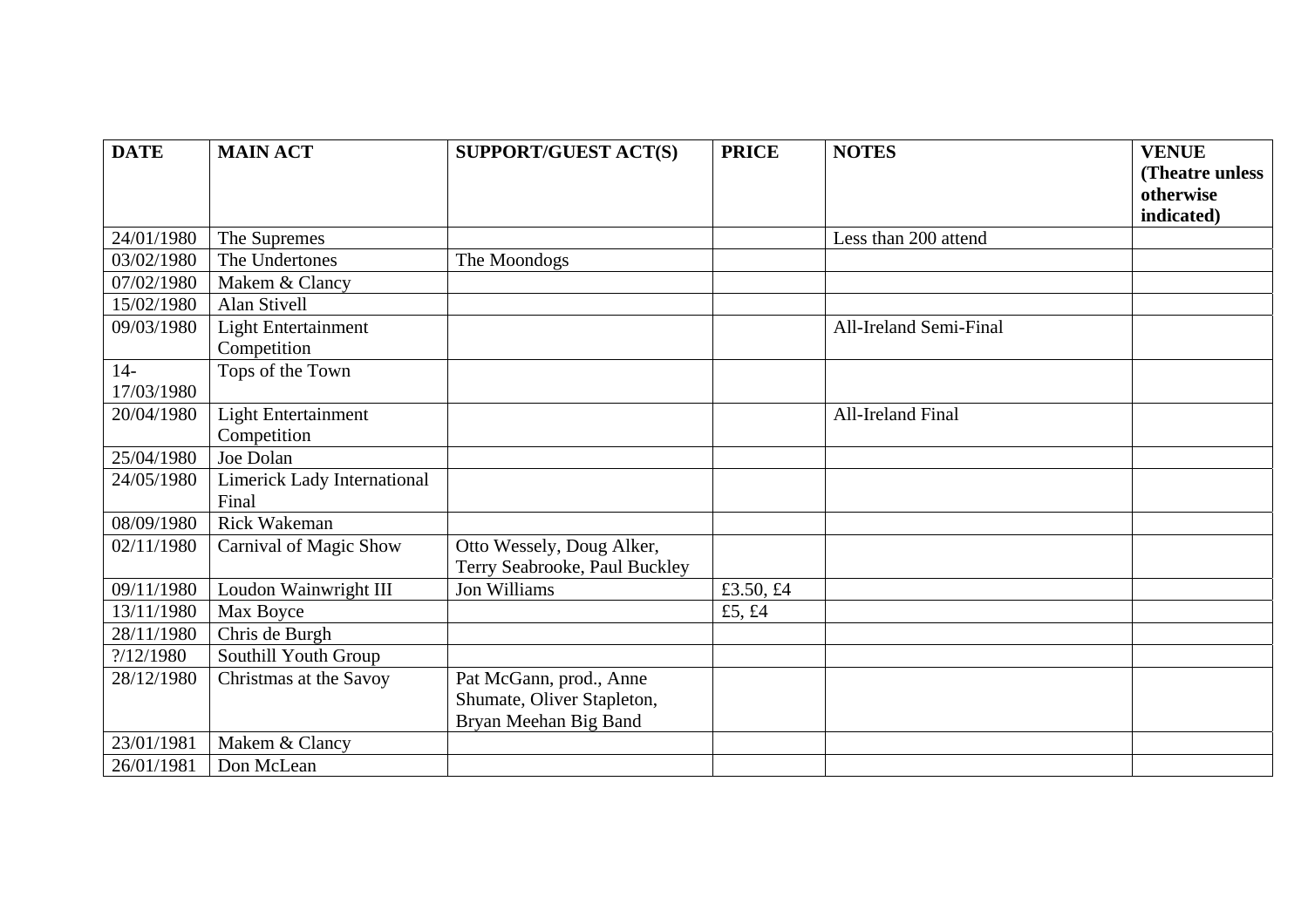| <b>DATE</b> | <b>MAIN ACT</b>            | <b>SUPPORT/GUEST ACT(S)</b> | <b>PRICE</b> | <b>NOTES</b>                | <b>VENUE</b>    |
|-------------|----------------------------|-----------------------------|--------------|-----------------------------|-----------------|
|             |                            |                             |              |                             | (Theatre unless |
|             |                            |                             |              |                             | otherwise       |
|             |                            |                             |              |                             | indicated)      |
| ?/02/1981   | <b>Laurel Hill Convent</b> |                             |              | Oliver                      |                 |
| 07/02/1981  | The Spinners               |                             |              |                             |                 |
| $27/03 -$   | Tops of the Town           |                             |              |                             |                 |
| 05/04/1981  |                            |                             |              |                             |                 |
| 15/04/1981  | Tops of the Town           |                             |              | Repeat show                 |                 |
| 29/04/1981  | Paul Brady & Band          |                             |              |                             |                 |
| 08/05/1981  | The Furey Brothers & Davy  | Pat Cooksey                 | £3.50        |                             |                 |
|             | Arthur                     |                             |              |                             |                 |
| 16/05/1981  | Tops of the Town           |                             |              | <b>National Semi-Finals</b> |                 |
| 22/05/1981  | Bagatelle                  |                             |              |                             |                 |
| 29/05/1981  | John Martyn & Band         |                             |              |                             |                 |
| 13/06/1981  | Shakin' Stevens            |                             | £5, £6       |                             |                 |
| 21/06/1981  | Gay Byrne Concert Tour     | Sandie Jones, David Begg,   | £4, £5       |                             |                 |
|             |                            | Sonny Knowles, Tony James,  |              |                             |                 |
|             |                            | The Jones Band, Tony Sadar  |              |                             |                 |
| 03/10/1981  | Janis Ian                  |                             | £6.50        |                             |                 |
| 18/10/1981  | Paul Brady & Band          | <b>Spies</b>                |              |                             |                 |
| 26&27/11/   | Chris de Burgh             |                             |              |                             |                 |
| 1981        |                            |                             |              |                             |                 |
| 23/01/1982  | Makem & Clancy             |                             |              |                             |                 |
| 16/04/1982  | Buck's Fizz                |                             |              |                             |                 |
| 04/05/1982  | <b>Community Siamsa</b>    |                             |              |                             |                 |
|             | Spectacular                |                             |              |                             |                 |
| 12/08/1982  | Roxy Music                 | Pop Mechanics               | $\pounds 8$  |                             |                 |
| 15&16/11/   | Chris de Burgh             |                             | £7.50        |                             |                 |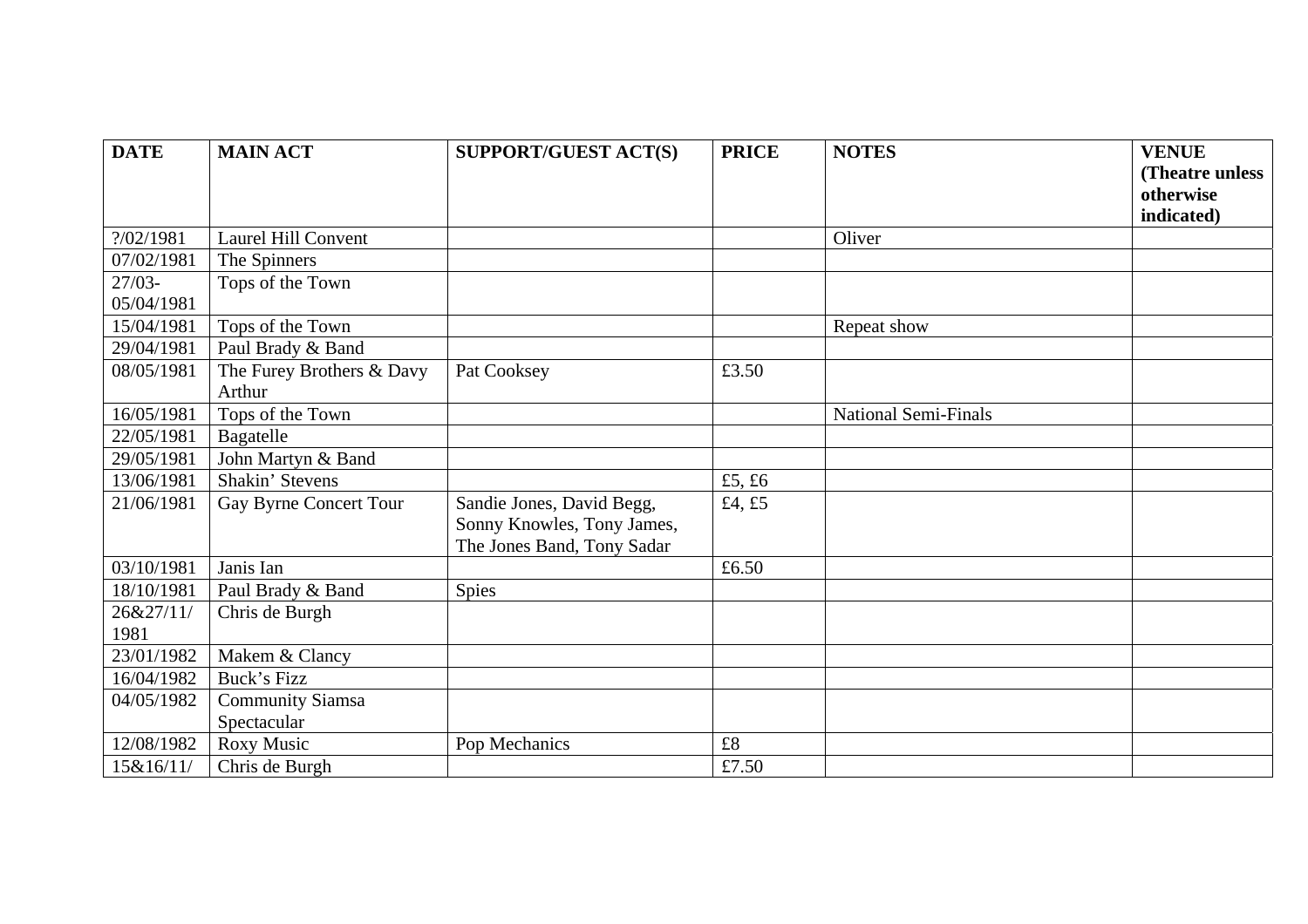| 1982            |                                             |                                                 |              |                         |                                                            |
|-----------------|---------------------------------------------|-------------------------------------------------|--------------|-------------------------|------------------------------------------------------------|
| <b>DATE</b>     | <b>MAIN ACT</b>                             | <b>SUPPORT/GUEST ACT(S)</b>                     | <b>PRICE</b> | <b>NOTES</b>            | <b>VENUE</b><br>(Theatre unless<br>otherwise<br>indicated) |
| 13/03/1983      | Tops of the Town                            |                                                 |              |                         |                                                            |
| 09/04/1983      | Tops of the Town                            |                                                 |              |                         |                                                            |
| 20/05/1983      | Vince Hill                                  | Bal Moane, Wang Tops of the<br>Town - Wang Trek |              |                         |                                                            |
| 27/07/1983      | The Outfit                                  |                                                 | £1.50        | "Every Wednesday night" | Studio 5                                                   |
| 17/08/1983      | Zen Alligators                              |                                                 |              |                         | Studio 5                                                   |
| 25/08/1983      | <b>Tokyo Olympics</b>                       |                                                 |              |                         | Studio 5                                                   |
| 28/09/1983      | Perfect Crime                               |                                                 |              |                         | Studio 5                                                   |
| 30/11/1983      | Chris Rea                                   |                                                 | £7, £6       |                         |                                                            |
| 25/01/1984      | Makem & Clancy                              |                                                 | £5, £4       |                         |                                                            |
| $8-$            | Up With People                              |                                                 | £4, £3.50    |                         |                                                            |
| 10/02/1984      |                                             |                                                 |              |                         |                                                            |
| 20/02/1984      | Johnny Duhan                                |                                                 |              |                         | Pink Elephant                                              |
| 11/04/1984      | Paul Brady & Band                           |                                                 |              |                         | <b>Function Room</b>                                       |
| 23/05/1984      | Joe Dolan                                   | <b>Bal Moane</b>                                | £5           |                         |                                                            |
| 17/07/1984      | John Martyn                                 |                                                 |              |                         | Eastwoods                                                  |
| 24/07/1984      | The Groove                                  | 16 Tons of Jive                                 |              |                         | Eastwoods                                                  |
| 31/07/1984      | <b>Average Contents</b>                     |                                                 |              |                         | Eastwoods                                                  |
| 04/09/1984      | Johnny Duhan with 1990                      | 16 Tons of Jive                                 |              |                         | Eastwoods                                                  |
| 13/10/1984      | Chris de Burgh                              |                                                 |              |                         |                                                            |
| 30/10/1984      | David Essex                                 |                                                 | £6.50        |                         |                                                            |
| 3&4/11/19<br>84 | The Clancy Brothers &<br><b>Tommy Makem</b> |                                                 | £9, £8       |                         |                                                            |
| 05/11/1984      | The Three Degrees                           |                                                 | £7, £6       |                         |                                                            |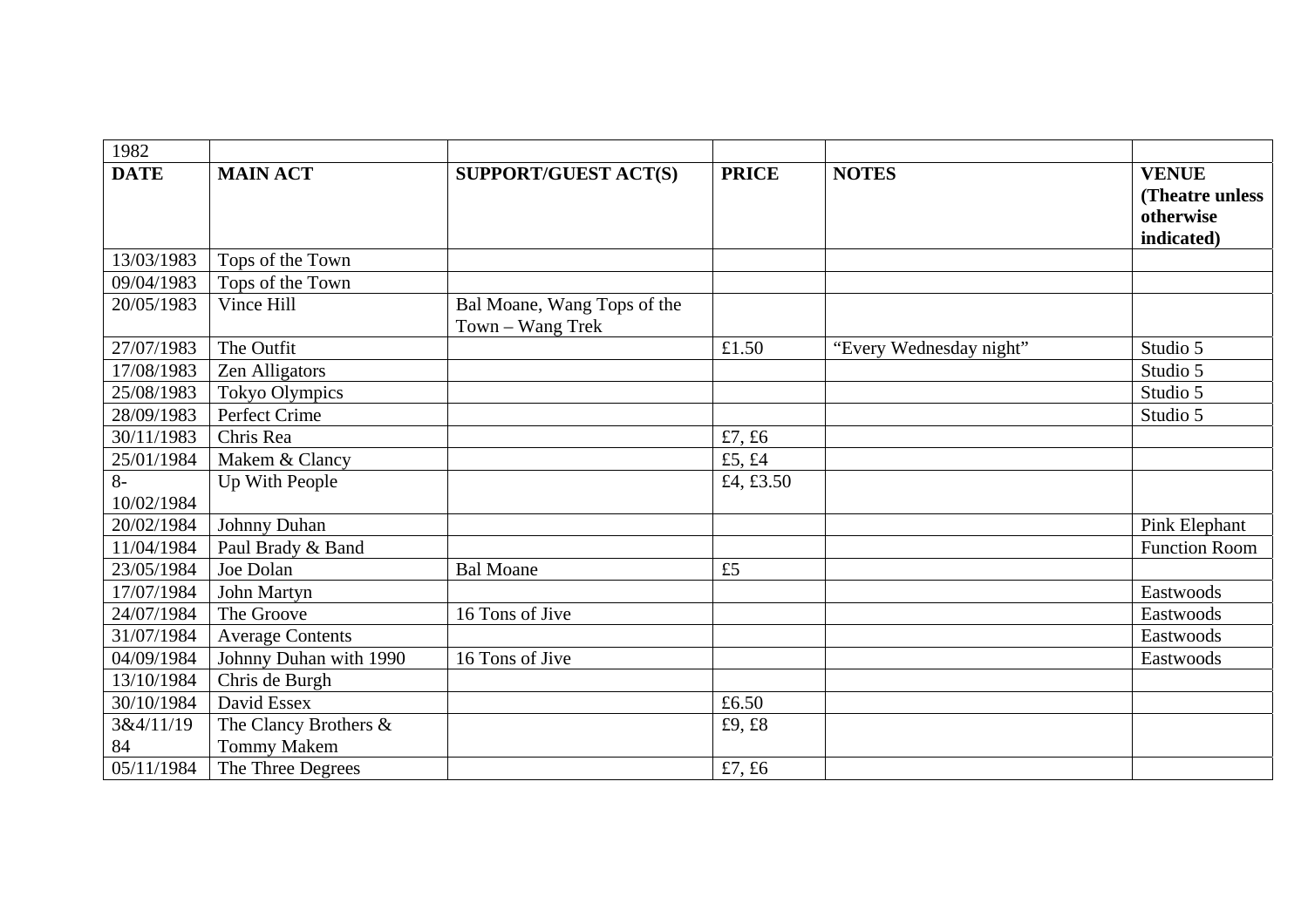| <b>DATE</b> | <b>MAIN ACT</b>         | <b>SUPPORT/GUEST ACT(S)</b>    | <b>PRICE</b> | <b>NOTES</b>                   | <b>VENUE</b>     |
|-------------|-------------------------|--------------------------------|--------------|--------------------------------|------------------|
|             |                         |                                |              |                                | (Theatre unless  |
|             |                         |                                |              |                                | otherwise        |
|             |                         |                                |              |                                | indicated)       |
| 14/11/1984  | Foster & Allen          | Paul Malone                    |              |                                |                  |
| 16/11/1984  | The Smiths              | James                          |              |                                |                  |
| 28/12/1984  | The Groove              | 16 Tons of Jive                |              |                                | <b>Top Floor</b> |
| 02/01/1985  | Annie – the musical     | Prod., Doug Howell, 'Annie'    |              |                                |                  |
| $-?$        |                         | played by Yvonne Allen &       |              |                                |                  |
|             |                         | Niamh Waldron. Also, Michael   |              |                                |                  |
|             |                         | McCann, Phil O'Neill, Margaret |              |                                |                  |
|             |                         | McBride, Dick Wood, Arthur     |              |                                |                  |
|             |                         | O'Leary, Michael Whelan,       |              |                                |                  |
|             |                         | Colette Coughlan               |              |                                |                  |
| 08/03/1985  | Shaun O'Dowd            |                                | £4           | "Every Friday"                 | Eastwoods        |
| 11&12/03/   | Naughty But Nice (dance |                                |              |                                | Eastwoods        |
| 1985        | act)                    |                                |              |                                |                  |
| 18/03/1985  | Max Boyce               |                                | £6.50, £7.50 |                                |                  |
| 25/03/1985  | Jim Diamond             |                                | £6.50        |                                |                  |
| 30/03/1985  | Tops of the Town        |                                |              | Co. Limerick groups            |                  |
| 07/04/1985  | Out of the Fog          | Garfield Soul & Blues Revue    |              |                                | Top Floor        |
| 09/04/1985  | Mama's Boys             |                                |              |                                |                  |
| 27/04/1985  | Tops of the Town        |                                |              | <b>National Quarter-Finals</b> |                  |
| 28/04/1985  | Truth In The Rumour     |                                |              |                                | Top Floor        |
| 10/05/1985  | Frontline               |                                |              |                                | Studio 5         |
| 12&13/05/   | Chris Rea               |                                |              |                                |                  |
| 1985        |                         |                                |              |                                |                  |
| 14/06/1985  | Jon Kenny               |                                | £2           |                                | Studio 5         |
| 15/06/1985  | Quarterdeck             |                                | £2.50        |                                | <b>Top Floor</b> |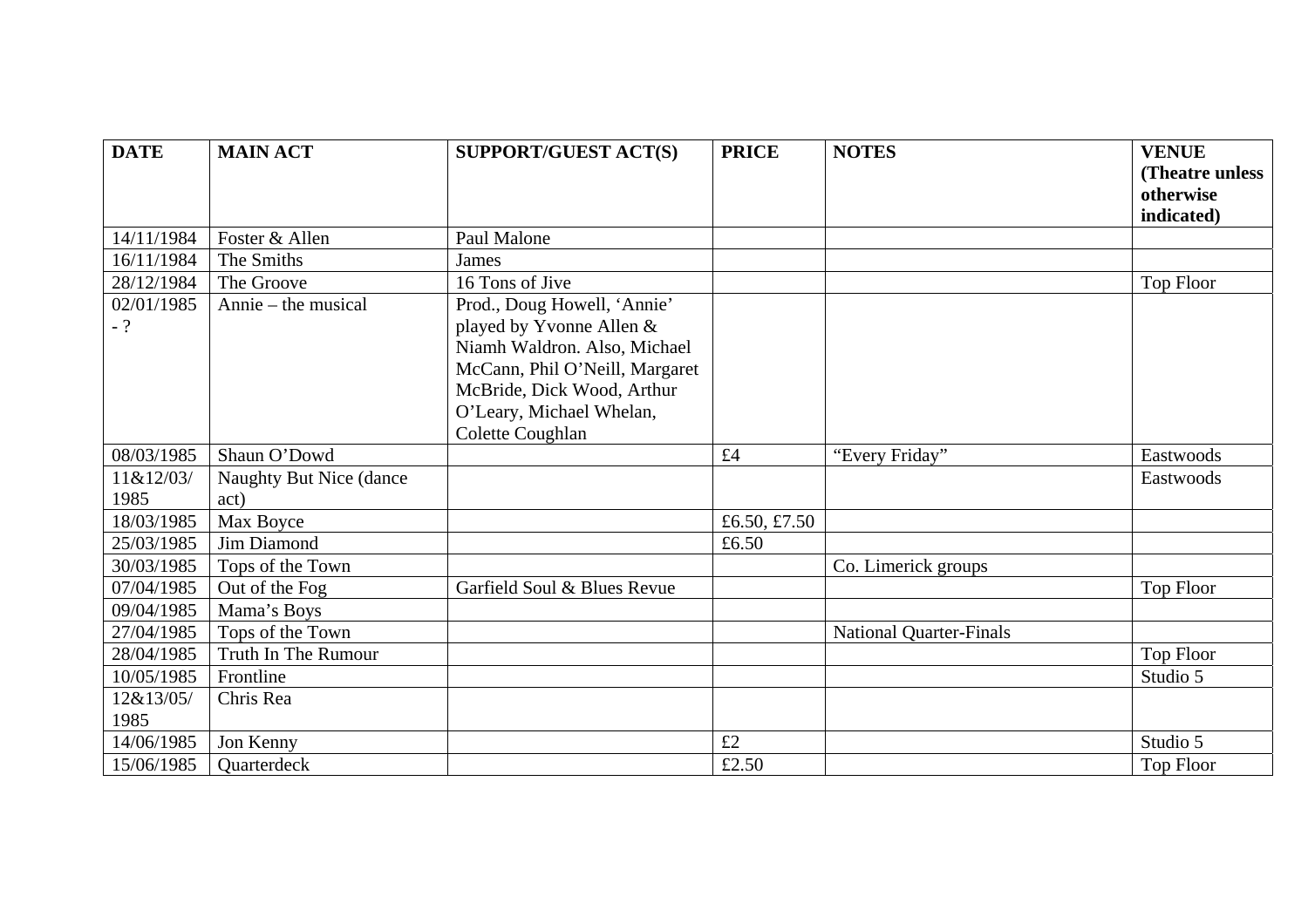| <b>DATE</b> | <b>MAIN ACT</b>             | <b>SUPPORT/GUEST ACT(S)</b> | <b>PRICE</b>     | <b>NOTES</b>                              | <b>VENUE</b>     |
|-------------|-----------------------------|-----------------------------|------------------|-------------------------------------------|------------------|
|             |                             |                             |                  |                                           | (Theatre unless) |
|             |                             |                             |                  |                                           | otherwise        |
|             |                             |                             |                  |                                           | indicated)       |
| 25/06/1985  | In Tua Nua                  |                             | £4               |                                           | Eastwoods        |
| 05/07/1985  | Miss Ireland-World Beauty   | Presented by Gay Byrne      |                  | Limerick final                            |                  |
|             | Pageant                     |                             |                  |                                           |                  |
| 12/07/1985  | Hi Energy                   | Garfield Soul & Blues Revue |                  |                                           | Top Floor        |
| 24/07/1985  | Bagatelle                   | Razmataz                    |                  |                                           |                  |
| 09/08/1985  | <b>Average Contents</b>     |                             |                  |                                           | Top Floor        |
| 12&13/08/   | Female Mud Wrestling        |                             | £4               | "(First time ever in Ireland); In a giant | Eastwoods        |
| 1985        |                             |                             |                  | inflatable ring; Girls, Action            |                  |
|             |                             |                             |                  | Excitement"                               |                  |
| 30/08/1985  | <b>Cactus World News</b>    |                             |                  |                                           | Top Floor        |
| 07/09/1985  | John Martyn                 |                             | £4               |                                           | Eastwoods        |
| 13/09/1985  | Loudon Wainwright III       |                             | £4               |                                           | Top Floor        |
| 16/09/1985  | Paul Brady                  |                             | £5               |                                           | Eastwoods        |
| 01/09/1985  | The O'Malleys & Friends     |                             | £2               | <b>Every Sunday</b>                       | Top Floor        |
| 05/09/1985  | Razmataz                    |                             | Free up to       | Every Thursday                            | <b>Top Floor</b> |
|             |                             |                             | 10 <sub>pm</sub> |                                           |                  |
| 14/09/1985  | "Muscle Aid" [body-building |                             |                  |                                           |                  |
|             | contest]                    |                             |                  |                                           |                  |
| 27/09/1985  | Quarterdeck                 |                             |                  |                                           | Top Floor        |
| 11/10/1985  | <b>Red Square</b>           |                             |                  |                                           | <b>Top Floor</b> |
| 12/10/1985  | <b>Tuesday Blue</b>         |                             |                  |                                           | Top Floor        |
| 24/10/1985  | Madness                     | The Friday Club             | £8, £7           |                                           |                  |
| 30/10/1985  | The Stars of Heaven         | Light A Big Fire, The Host  |                  | "The Hotwire Happening"                   | Top Floor        |
| 01/11/1985  | Les Enfants                 |                             |                  |                                           | <b>Top Floor</b> |
| 02/11/1985  | <b>Tuesday Blue</b>         |                             |                  |                                           | <b>Top Floor</b> |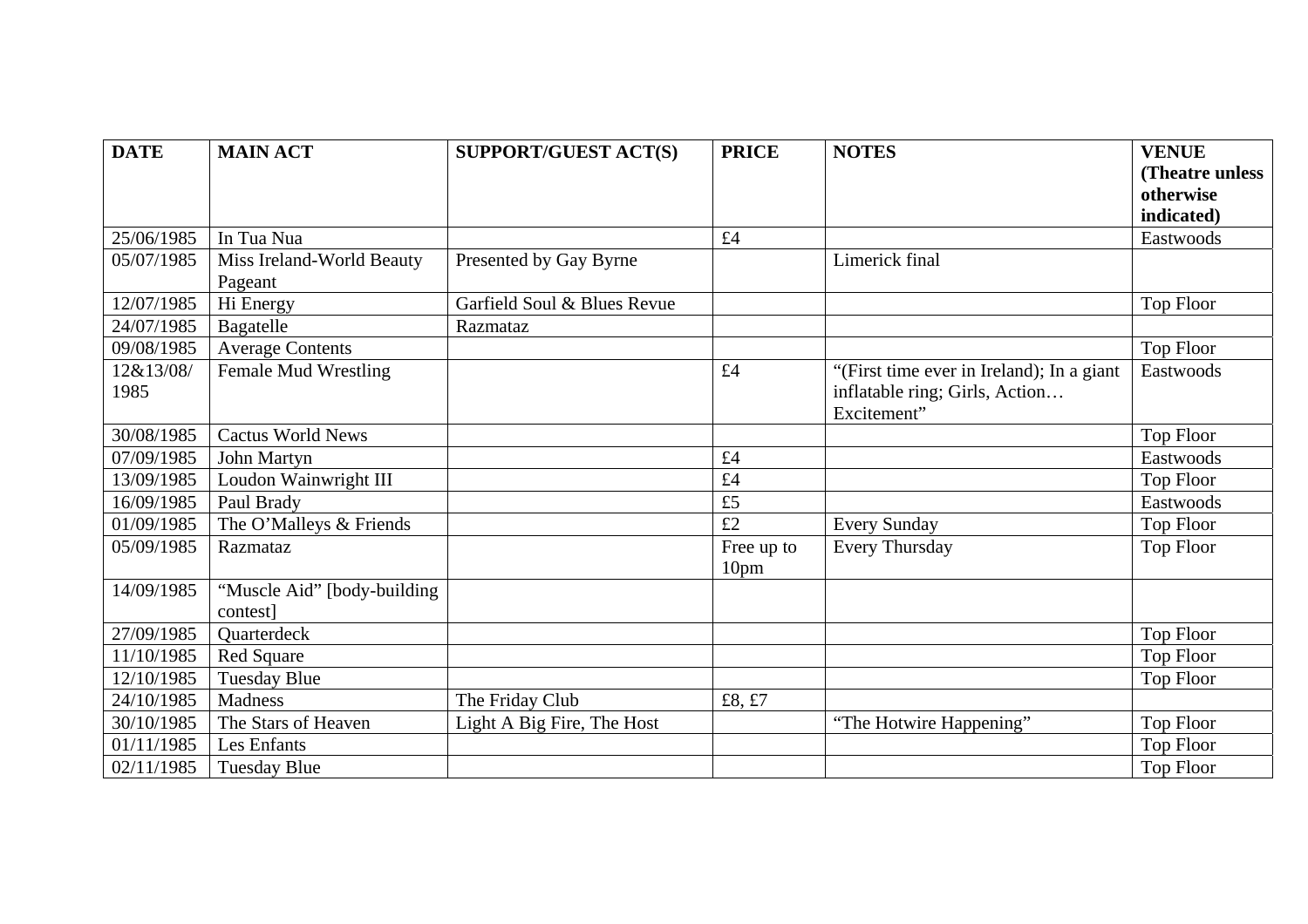| <b>DATE</b> | <b>MAIN ACT</b>                 | <b>SUPPORT/GUEST ACT(S)</b>                                                                                                                           | <b>PRICE</b> | <b>NOTES</b>                                                                         | <b>VENUE</b>     |
|-------------|---------------------------------|-------------------------------------------------------------------------------------------------------------------------------------------------------|--------------|--------------------------------------------------------------------------------------|------------------|
|             |                                 |                                                                                                                                                       |              |                                                                                      | (Theatre unless  |
|             |                                 |                                                                                                                                                       |              |                                                                                      | otherwise        |
|             |                                 |                                                                                                                                                       |              |                                                                                      | indicated)       |
| 09/11/1985  | The Blades                      |                                                                                                                                                       |              |                                                                                      | Top Floor        |
| 11/11/1985  | <b>Those Nervous Animals</b>    | <b>Ger Costelloe</b>                                                                                                                                  |              |                                                                                      | Top Floor        |
| 16/11/1985  | Quarterdeck                     |                                                                                                                                                       |              |                                                                                      | <b>Top Floor</b> |
| 22/11/1985  | Mario Malagnini                 | Mary Hegarty, soprano, John<br>O'Flynn, bass, Annabel Adams,<br>Accompanist                                                                           | £10, £8, £5  | "The new Caruso"                                                                     |                  |
| 22/11/1985  | The Groove                      |                                                                                                                                                       |              |                                                                                      | Top Floor        |
| 23/11/1985  | Light A Big Fire                |                                                                                                                                                       |              |                                                                                      | <b>Top Floor</b> |
| 29/11/1985  | Scullion                        |                                                                                                                                                       |              |                                                                                      | <b>Top Floor</b> |
| 30/11/1985  | The Golden Horde                |                                                                                                                                                       |              |                                                                                      | Top Floor        |
| 15/12/1985  | De Danann                       | Feat. Mary Black & Dolores<br>Keane                                                                                                                   | £6, £5       |                                                                                      |                  |
| 19/12/1985  | "Showplace of the Nation"       |                                                                                                                                                       |              | Planned to mark Savoy's 50 <sup>th</sup> birthday<br>but abandoned – no reason given |                  |
| 19/12/1985  | Mama's Boys (formerly<br>Pulse) |                                                                                                                                                       |              | Savoy's 50 <sup>th</sup> birthday                                                    |                  |
| 26/12/1985  | Eugene Wallace & Band           | Spt. - Ger Costelloe. Band -<br>Dave Keary, Johnny Hockedy,<br>Robbie Lyons, Joe Maguire,<br>Tony Darcy, Mick Ryan, Ray<br>Fean, Kay Duhan, Majella ? |              |                                                                                      | <b>Top Floor</b> |
| 28/12/1985  | The Blades                      |                                                                                                                                                       |              |                                                                                      | <b>Top Floor</b> |
| 03/01/1986  | The Pogues                      |                                                                                                                                                       |              |                                                                                      |                  |
| 25/01/1986  | Light A Big Fire                |                                                                                                                                                       |              |                                                                                      | Theatre?         |
| 30/01/1986  | Quarterdeck                     | Golden Horde, In Tua Nua,                                                                                                                             |              | NIHE Student's Union event                                                           | Theatre          |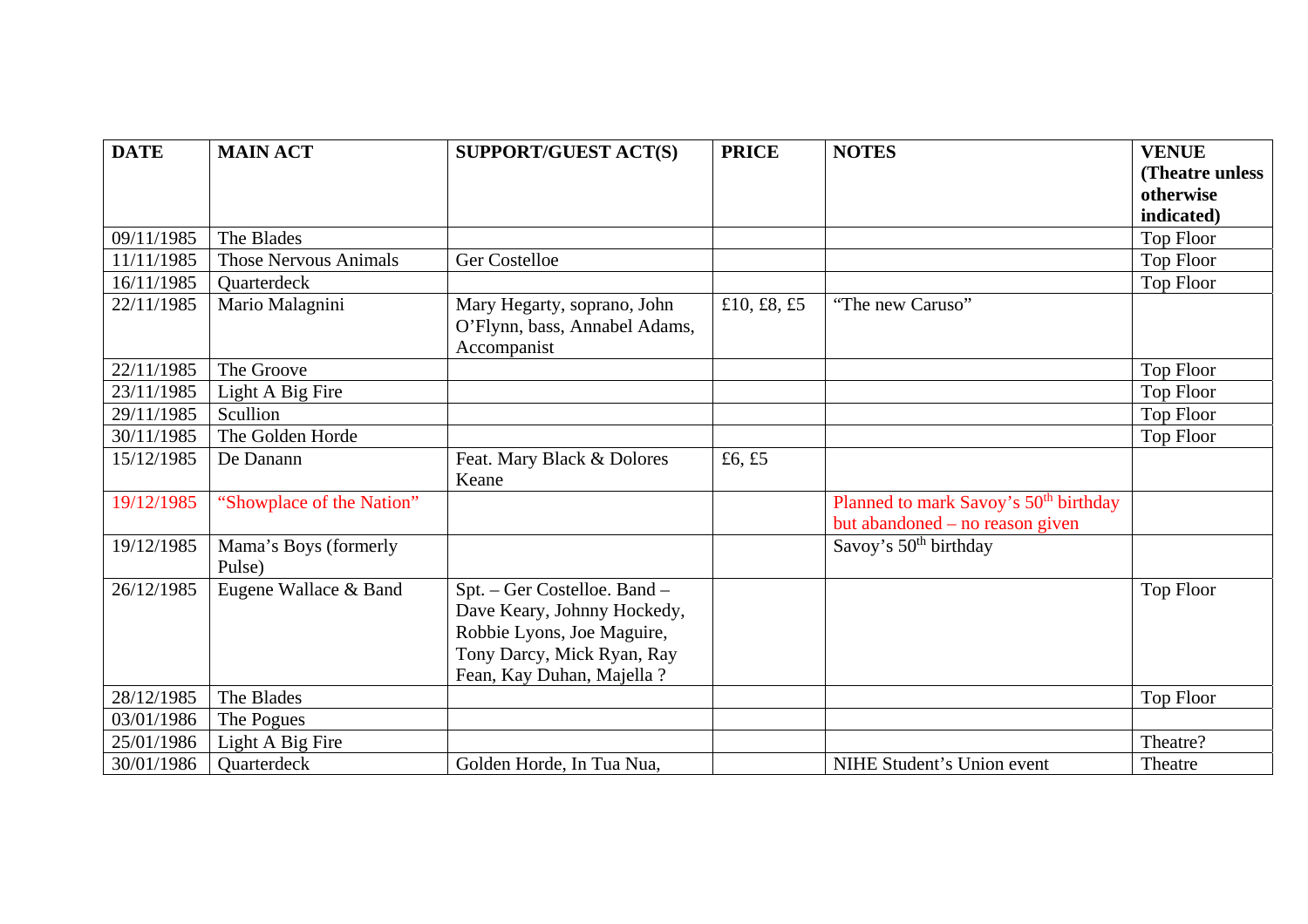|             |                             | Shimpu Zig Zag, Morteen     |              |                                                    | (Quarterdeck)<br>and other |
|-------------|-----------------------------|-----------------------------|--------------|----------------------------------------------------|----------------------------|
|             |                             |                             |              |                                                    | venues                     |
| <b>DATE</b> | <b>MAIN ACT</b>             | SUPPORT/GUEST ACT(S)        | <b>PRICE</b> | <b>NOTES</b>                                       | <b>VENUE</b>               |
|             |                             |                             |              |                                                    | (Theatre unless            |
|             |                             |                             |              |                                                    | otherwise                  |
|             |                             |                             |              |                                                    | indicated)                 |
| 31/01/1986  | J. C.'s Soul Search         |                             |              | Jack Costelloe, formerly of Granny's<br>Intentions | <b>Top Floor</b>           |
| 01/02/1986  | <b>Tuesday Blue</b>         | Eugene Wallace              |              |                                                    | Top Floor                  |
| 06/02/1986  | Frontline                   |                             | £1           | <b>Every Thursday</b>                              | Top Floor                  |
| 07/02/1986  | The Groove                  |                             |              |                                                    | <b>Top Floor</b>           |
| 08/02/1986  | <b>Tuesday Blue</b>         |                             |              |                                                    | <b>Top Floor</b>           |
| 09/02/1986  | The O'Malleys               |                             |              |                                                    | Top Floor                  |
| 14/02/1986  | Garfield Soul & Blues Revue |                             |              |                                                    | Top Floor                  |
| $19-$       | "Sweet Charity" – musical   | Prod., Doug Howell, musical | £3.50        | <b>WANG Amateur Musical Group</b>                  |                            |
| 23/02/1986  |                             | dir., Evelyn O'Brien,       |              |                                                    |                            |
|             |                             | Choreographer, Susan        |              |                                                    |                            |
|             |                             | O'Connor. With Richie Ryan, |              |                                                    |                            |
|             |                             | Colette Coughlan, Lillian   |              |                                                    |                            |
|             |                             | Leonard, Phoncie Cullinan,  |              |                                                    |                            |
|             |                             | Suzanne O'Connor, Margaret  |              |                                                    |                            |
|             |                             | McBride                     |              |                                                    |                            |
| 14/03/1986  | White Shadow                |                             |              |                                                    | Top Floor                  |
| 15/03/1986  | Toucandance                 |                             |              |                                                    | Top Floor                  |
| 16/03/1986  | The O'Malleys               |                             |              |                                                    | <b>Top Floor</b>           |
| 17/03/1986  | Blue In Heaven              |                             |              |                                                    | Top Floor                  |
| 18/04/1986  | Paul Brady & Band           |                             |              | Mentioned in press but not sure if this            |                            |
|             |                             |                             |              | gig happened                                       |                            |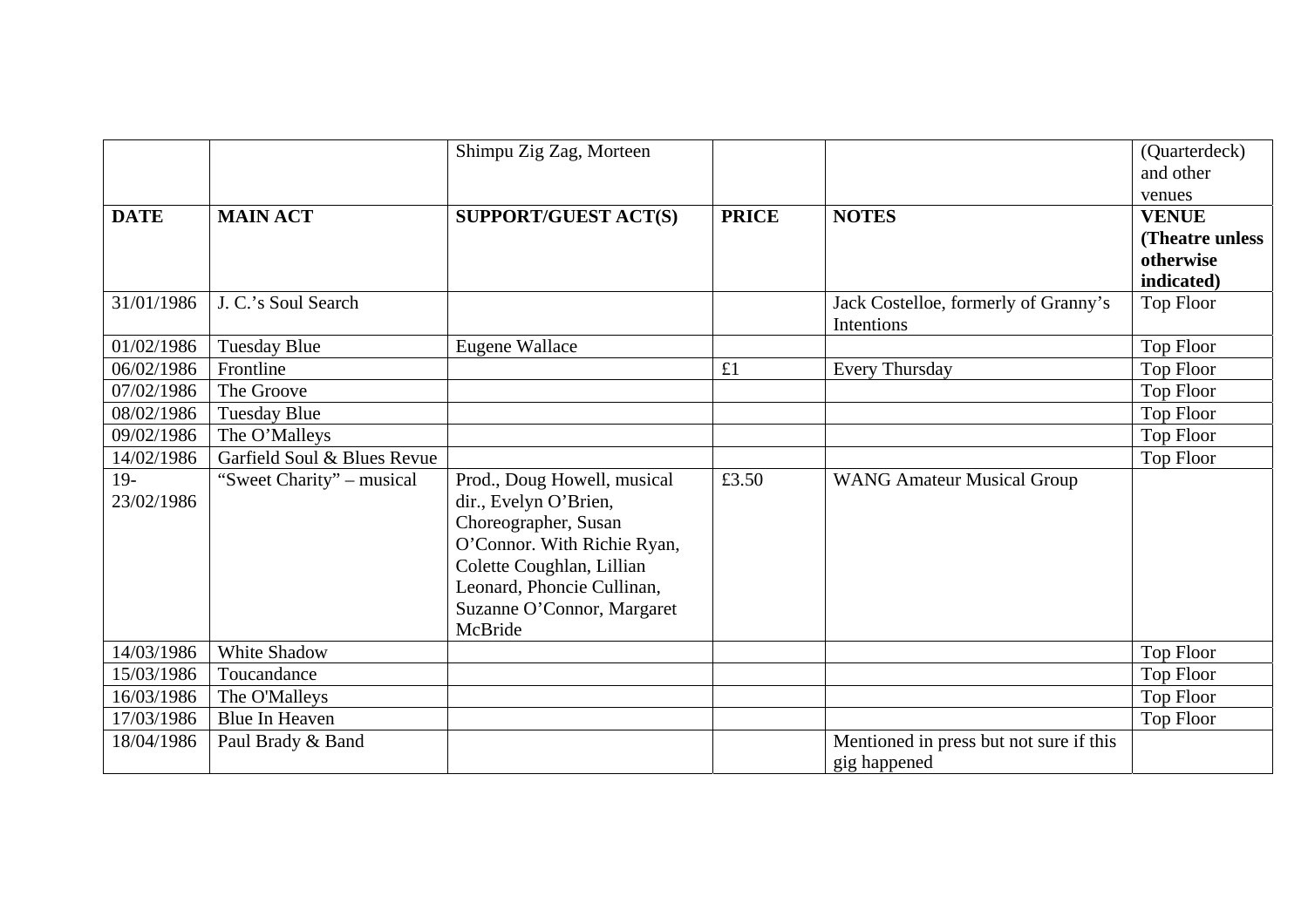| <b>DATE</b> | <b>MAIN ACT</b>        | <b>SUPPORT/GUEST ACT(S)</b> | <b>PRICE</b> | <b>NOTES</b>                            | <b>VENUE</b>     |
|-------------|------------------------|-----------------------------|--------------|-----------------------------------------|------------------|
|             |                        |                             |              |                                         | (Theatre unless  |
|             |                        |                             |              |                                         | otherwise        |
|             |                        |                             |              |                                         | indicated)       |
| 19/04/1986  | Makem & Clancy         |                             |              | Mentioned in press but not sure if this |                  |
|             |                        |                             |              | gig happened                            |                  |
| 2?/03/1986  | Tops of the Town       |                             |              |                                         |                  |
| ?/04/1986   | <b>World Dancing</b>   |                             |              |                                         |                  |
|             | Championships          |                             |              |                                         |                  |
| 22/05/1986  | Frontline              |                             | £3           | <b>Every Thursday</b>                   | Top Floor        |
| 23/05/1986  | Forbidden Colours      |                             |              |                                         | <b>Top Floor</b> |
| 24/05/1986  | Flex & The Fastweather |                             |              |                                         | <b>Top Floor</b> |
| 25/05/1986  | Paul Cleary and The    |                             |              |                                         | <b>Top Floor</b> |
|             | Partisans              |                             |              |                                         |                  |
| 30/05/1986  | Kitsch Is Rich         |                             |              |                                         | Top Floor        |
| 31/05/1986  | Hennigan's Blooze Band |                             |              |                                         | Top Floor        |
| 02/06/1986  | Aslan                  |                             |              |                                         | Top Floor        |
| 06/06/1986  | Scullion               |                             | £4           |                                         | <b>Top Floor</b> |
| 07/06/1986  | Hotfoot                |                             | £3           |                                         | Top Floor        |
| 08/06/1986  | The Groove             |                             | £2.50        |                                         | <b>Top Floor</b> |
| 12/06/1986  | <b>Rush Hour</b>       |                             | £2           | From Galway                             | Top Floor        |
| 13/06/1986  | <b>Blythe Power</b>    |                             | £3           | From London                             | <b>Top Floor</b> |
| 14/06/1986  | Aslan                  |                             | £3           |                                         | <b>Top Floor</b> |
| 15/06/1986  | The Groove             |                             | £2.50        |                                         | <b>Top Floor</b> |
| 16/06/1986  | Mary Coughlan & Band   |                             | £3           |                                         | Top Floor        |
| 19/06/1986  | <b>Rush Hour</b>       |                             | £2           |                                         | <b>Top Floor</b> |
| 20/06/1986  | <b>Cypress Mine</b>    |                             | £3           | From Cork                               | Top Floor        |
| 21/06/1986  | Those Handsome Devils  |                             | £3           |                                         | <b>Top Floor</b> |
| 22/06/1986  | The Groove             |                             | £2.50        |                                         | <b>Top Floor</b> |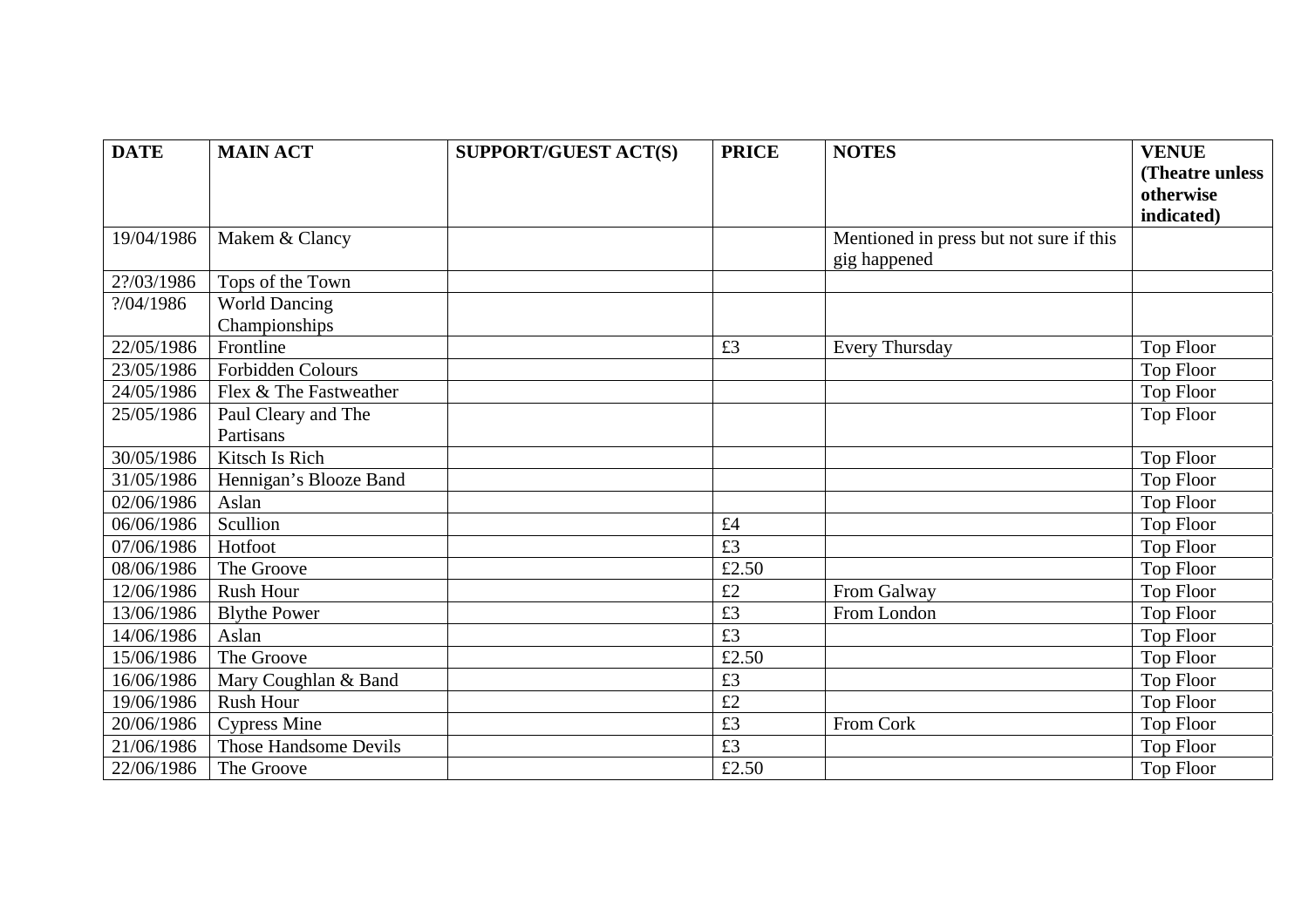| <b>DATE</b> | <b>MAIN ACT</b>          | <b>SUPPORT/GUEST ACT(S)</b> | <b>PRICE</b> | <b>NOTES</b>                       | <b>VENUE</b>     |
|-------------|--------------------------|-----------------------------|--------------|------------------------------------|------------------|
|             |                          |                             |              |                                    | (Theatre unless) |
|             |                          |                             |              |                                    | otherwise        |
|             |                          |                             |              |                                    | indicated)       |
| 26/06/1986  | <b>Celtic Fusion</b>     |                             | £2           |                                    | <b>Top Floor</b> |
| 27/06/1986  | <b>Tuesday Blue</b>      |                             | £3           |                                    | <b>Top Floor</b> |
| 28/06/1986  | Winters Reign            |                             | £3           |                                    | <b>Top Floor</b> |
| 29/06/1986  | Expresso Mambo           |                             | £2.50        |                                    | Top Floor        |
| 03/071986   | The Media                |                             | £2           |                                    | <b>Top Floor</b> |
| 04/07/1986  | Takapuna                 |                             | £3           | "From Cork, 5-piece Soada Pop Rock | <b>Top Floor</b> |
|             |                          |                             |              | Group" [sic], Limerick Leader      |                  |
| 05/07/1986  | <b>Cactus World News</b> |                             | £3           |                                    | <b>Top Floor</b> |
| 06/07/1986  | The Hank Wangford Band   |                             | £4           | Consistently named as "Hank        | <b>Top Floor</b> |
|             |                          |                             |              | Wankford" in ads!                  |                  |
| 09/07/1986  | <b>Brimstone</b>         |                             |              | "Popular Dutch reggae band"        | Top Floor        |
| 10/07/1986  | Mother Hubbard           |                             |              | 5-pce. band from Ballina           | Top Floor        |
| 11/07/1986  | Hennigan's Blooze Band   |                             |              | From Sligo                         | Top Floor        |
| 12/07/1986  | Hidden Fear              |                             |              | From Cork                          | Top Floor        |
| 13/07/1986  | The Atrix                |                             |              |                                    | <b>Top Floor</b> |
| 17/07/1986  | 16 Tons of Jive          |                             |              |                                    | Top Floor        |
| 18/07/1986  | Scullion                 |                             |              |                                    | Top Floor        |
| 19/07/1986  | <b>Ground Hogs</b>       |                             |              | From London                        | Top Floor        |
| 20/07/1986  | <b>Belsonic Sound</b>    |                             |              | From Cork                          | Top Floor        |
| 24/07/1986  | Freelance                |                             |              |                                    | <b>Top Floor</b> |
| 25/07/1986  | Kitsch Is Rich           |                             |              |                                    | <b>Top Floor</b> |
| 26/07/1986  | Expresso Mambo           |                             |              |                                    | Top Floor        |
| 27/07/1986  | The Subterraneans        |                             |              |                                    | Top Floor        |
| 31/07/1986  | Ian Richards & The Soul  |                             |              |                                    | Top Floor        |
|             | <b>Masters</b>           |                             |              |                                    |                  |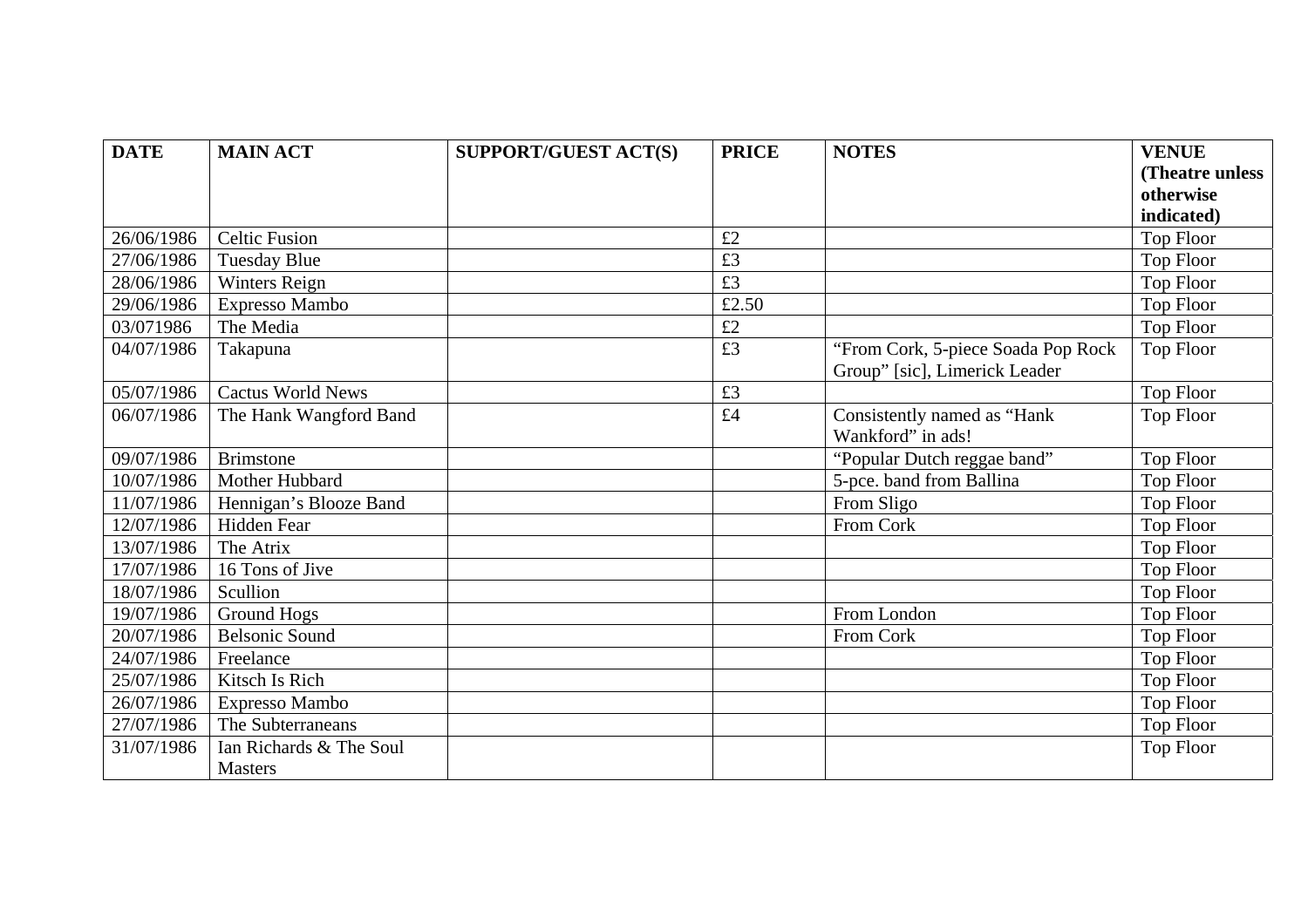| <b>DATE</b> | <b>MAIN ACT</b>             | <b>SUPPORT/GUEST ACT(S)</b> | <b>PRICE</b> | <b>NOTES</b>                              | <b>VENUE</b>     |
|-------------|-----------------------------|-----------------------------|--------------|-------------------------------------------|------------------|
|             |                             |                             |              |                                           | (Theatre unless  |
|             |                             |                             |              |                                           | otherwise        |
|             |                             |                             |              |                                           | indicated)       |
| 01/08/1986  | Those Handsome Devils       |                             |              |                                           | <b>Top Floor</b> |
| 02/08/1986  | <b>Hot House Flowers</b>    |                             |              |                                           | Top Floor        |
| 03/08/1986  | The Wild Herrings           |                             |              |                                           | <b>Top Floor</b> |
| 04/08/1986  | Quarterdeck                 |                             |              |                                           | Top Floor        |
| 07/08/1986  | Def Leppard                 |                             | £4           | "Live Rehearsal Tour"                     |                  |
| 07/08/1986  | Freelance                   |                             |              |                                           | <b>Top Floor</b> |
| 08/08/1986  | Too Much For The White      |                             |              |                                           | Top Floor        |
|             | Man                         |                             |              |                                           |                  |
| 09/08/1986  | Aslan                       |                             |              |                                           | Top Floor        |
| 10/08/1986  | Pleasure Cell               |                             |              |                                           | <b>Top Floor</b> |
| 06/09/1986  | The Groove                  |                             |              |                                           | Top Floor        |
| 26/09/7986  | <b>Strange Days</b>         |                             |              | From Dublin                               | Top Floor        |
| 02/10/1986  | Hotfoot                     |                             | £1.50        | Every Thursday Nighr                      | The Pitz         |
| 02/10/1986  | Garfield Soul & Blues Revue |                             |              |                                           | Top Floor        |
| 03/10/1986  | The Thrashing Doves         |                             |              |                                           | <b>Top Floor</b> |
| 04/10/1986  | Peter Coyle's Band          |                             |              | From London, formerly The Lotus<br>Eaters | <b>Top Floor</b> |
| 05/10/1986  | Bone Idol                   |                             |              |                                           | <b>Top Floor</b> |
| 06/10/1986  | Celia Holman Lee Hair &     |                             |              | <b>Every Monday</b>                       | The Pitz         |
|             | <b>Fashion Show</b>         |                             |              |                                           |                  |
| 08/10/1986  | The Conquerers              |                             | £2           | Every Wednesday                           | The Pitz         |
| 09/10/1986  | Garfield Soul & Blues Revue | <b>Brian Kelly</b>          |              |                                           | <b>Top Floor</b> |
| 10/10/1986  | The Soul Attraction         |                             |              |                                           | Top Floor        |
| 11/10/1986  | Those Handsome Devils       |                             |              |                                           | <b>Top Floor</b> |
| 12/10/1986  | We Free Kings               |                             |              |                                           | <b>Top Floor</b> |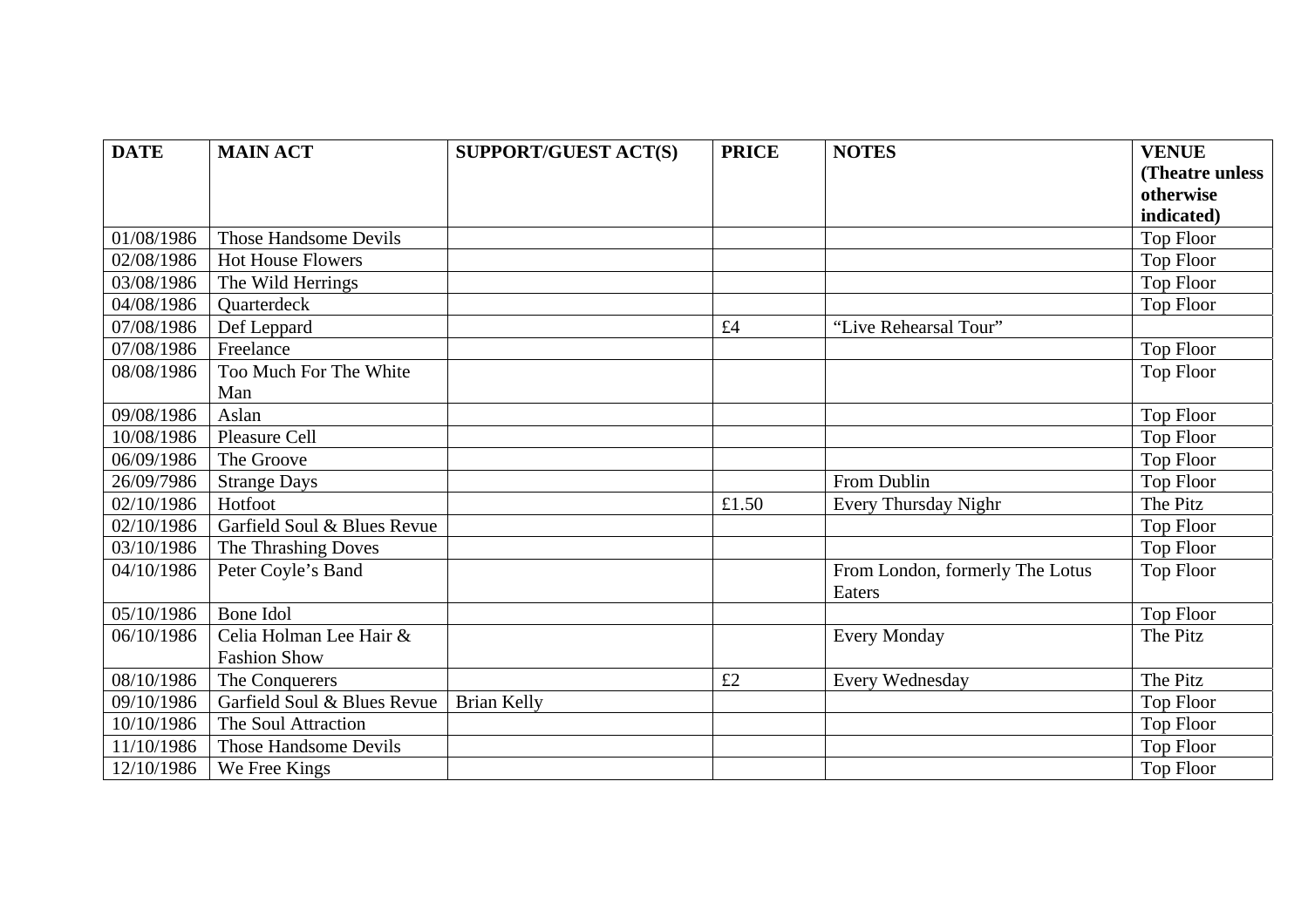| <b>DATE</b> | <b>MAIN ACT</b>             | <b>SUPPORT/GUEST ACT(S)</b>  | <b>PRICE</b> | <b>NOTES</b>                   | <b>VENUE</b>         |
|-------------|-----------------------------|------------------------------|--------------|--------------------------------|----------------------|
|             |                             |                              |              |                                | (Theatre unless      |
|             |                             |                              |              |                                | otherwise            |
|             |                             |                              |              |                                | indicated)           |
| 16/10/1986  | Anonymous People            |                              |              |                                | <b>Top Floor</b>     |
| 17/10/1986  | Freelance                   |                              |              |                                | <b>Top Floor</b>     |
| 18/10/1986  | The Groove                  |                              |              |                                | <b>Top Floor</b>     |
| 19/10/1986  | Tigers in the Bright Forest |                              |              | Formerly The Media             | Top Floor            |
| 23/10/1986  | Garfield Soul & Blues Revue | <b>Brian Kelly</b>           |              |                                | <b>Top Floor</b>     |
| 23/10/1986  | "Teddy Bears Picnic" rock   |                              |              |                                | Top Floor            |
|             | disco                       |                              |              |                                |                      |
| 24/10/1986  | Hank Wangford & Band        |                              |              |                                | <b>Top Floor</b>     |
| 25/10/1986  | Toucandance                 |                              |              |                                | Top Floor            |
| 26/10/1986  | Wilko Johnson & Band        |                              |              |                                | <b>Top Floor</b>     |
| 26/10/1986  | Amazulu                     |                              | £4           |                                | $1st$ Floor          |
| 30/10/1986  | Deep Sea Jivers             | Jimmy Crowley, Celtic Fusion |              | NIHE Students' Union Halloween | Theatre, ground      |
|             |                             |                              |              | <b>Ball</b>                    | floor, Top Floor     |
| 31/10/1986  | The Fountainhead            | Toucandance                  | £4, £5.50    | Halloween Extravaganza!        |                      |
| 06/11/1986  | "Teddy Bears Picnic" rock   |                              |              |                                | Top Floor            |
|             | disco                       |                              |              |                                |                      |
| 07/11/1986  | Hennigan's Blooze Band      |                              |              |                                | Top Floor            |
| 08/11/1986  | <b>Furious Colours</b>      |                              |              |                                | <b>Top Floor</b>     |
| 13/11/1986  | "The Gaslight Club"         |                              |              | Jazz night                     | The Pitz             |
| 14/11/1986  | Maura O'Connell & Band      |                              | £4           |                                | Top Floor            |
| 15/11/1986  | <b>Furious Colours</b>      |                              |              |                                | Top Floor            |
| 16/11/1986  | <b>Status Quo</b>           |                              | £8.50        |                                |                      |
| 16/11/1986  | <b>Shock Treatment</b>      |                              |              |                                | Top Floor            |
| 17/11/1986  | The Damned                  | <b>Blue In Heaven</b>        | £5.50        |                                |                      |
| 19/11/1986  | Mary Coughlan and Band      |                              | £5           |                                | <b>Function Room</b> |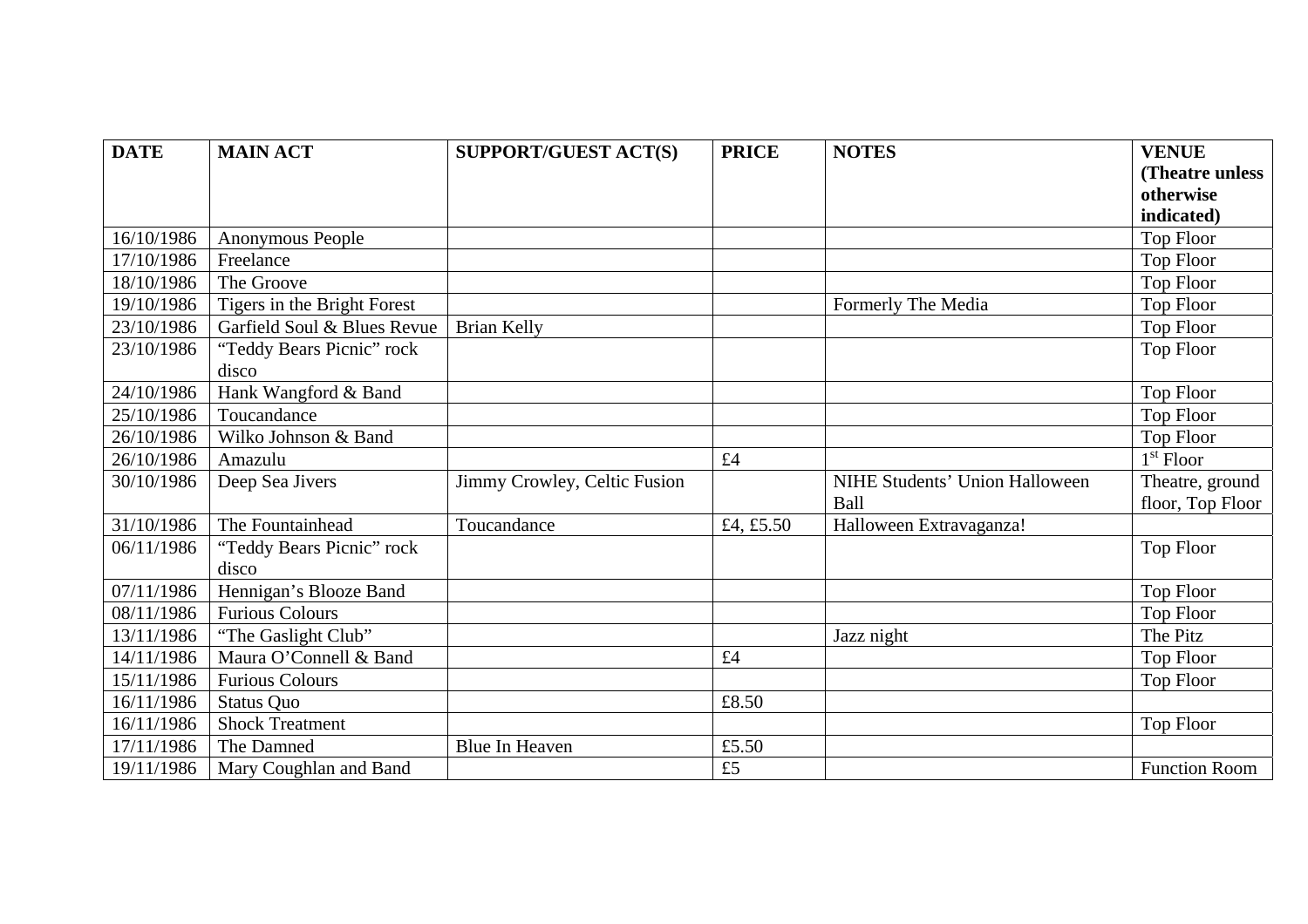| <b>DATE</b> | <b>MAIN ACT</b>              | <b>SUPPORT/GUEST ACT(S)</b> | <b>PRICE</b> | <b>NOTES</b>                                                  | <b>VENUE</b>         |
|-------------|------------------------------|-----------------------------|--------------|---------------------------------------------------------------|----------------------|
|             |                              |                             |              |                                                               | (Theatre unless      |
|             |                              |                             |              |                                                               | otherwise            |
|             |                              |                             |              |                                                               | indicated)           |
| 22/11/1986  | Toucandance                  |                             |              |                                                               |                      |
| 25/11/1986  | <b>Celtic Fusion</b>         |                             | £2           | Every Wednesday                                               | The Pitz             |
| 26/11/1986  | <b>Tannahill Weavers</b>     |                             | £3           | From Scotland                                                 | <b>Function Room</b> |
| 28/11/1986  | <b>Big Country</b>           |                             | £8.50, £8    |                                                               |                      |
| 29/11/1986  | <b>Tuesday Blue</b>          | Garfield Soul & Blues Revue | Free         | Baha'i Peace Concert (afternoon)                              | Top Floor            |
| 29/11/1986  | <b>Minor Detail</b>          |                             | £3           |                                                               | $\mathcal{D}$        |
| 03/12/1986  | Phil Coulter & His Orchestra |                             |              |                                                               |                      |
| 12/12/1986  | <b>Cactus World News</b>     | <b>Cypress Mine</b>         | £5           |                                                               |                      |
| 12/12/1986  | "Mr. Puniverse"              |                             | Free         | "Direct from Noel Edmonds Late Late<br><b>Breakfast Show"</b> | Pink Elephant        |
| 13/11/1986  | Bam Bam & The Calling        |                             | 50p          | From Derry                                                    | $1st$ Floor          |
| 14/12/1986  | <b>Ouarterdeck</b>           |                             | £1.50        |                                                               | $1st$ Floor          |
| 18/12/1986  | The O'Malleys                |                             |              |                                                               | Eastwoods            |
| 19/12/1986  | The Waterboys                |                             |              |                                                               |                      |
| 23/12/1986  | <b>Tuesday Blue</b>          |                             |              |                                                               | Eastwoods            |
| 26/12/1986  | Toucandance                  |                             |              |                                                               | Eastwoods            |
| 22/01/1987  | Johnny Duhan                 |                             | £2.50        |                                                               | $\Omega$             |
| 23/01/1987  | <b>Hidden Fears</b>          |                             | £2.50        |                                                               | $\Omega$             |
| 24/01/1987  | <b>Those Handsome Devils</b> |                             | £2.50        |                                                               | $\Omega$             |
| 25/01/1987  | Blues 'n' Trouble            |                             | £2.50        |                                                               | Eastwoods            |
| 26/01/1987  | Stockton's Wing              |                             |              |                                                               |                      |
| 28/01/1987  | Marmalade                    |                             |              |                                                               | The Pitz             |
| 29/01/1987  | Light A Big Fire             | Garfield Soul & Blues Revue |              | NIHE Rag Ball; Garfield in<br>Eastwoods                       |                      |
| 30/01/1987  | Expresso Mambo               |                             |              |                                                               | $\gamma$             |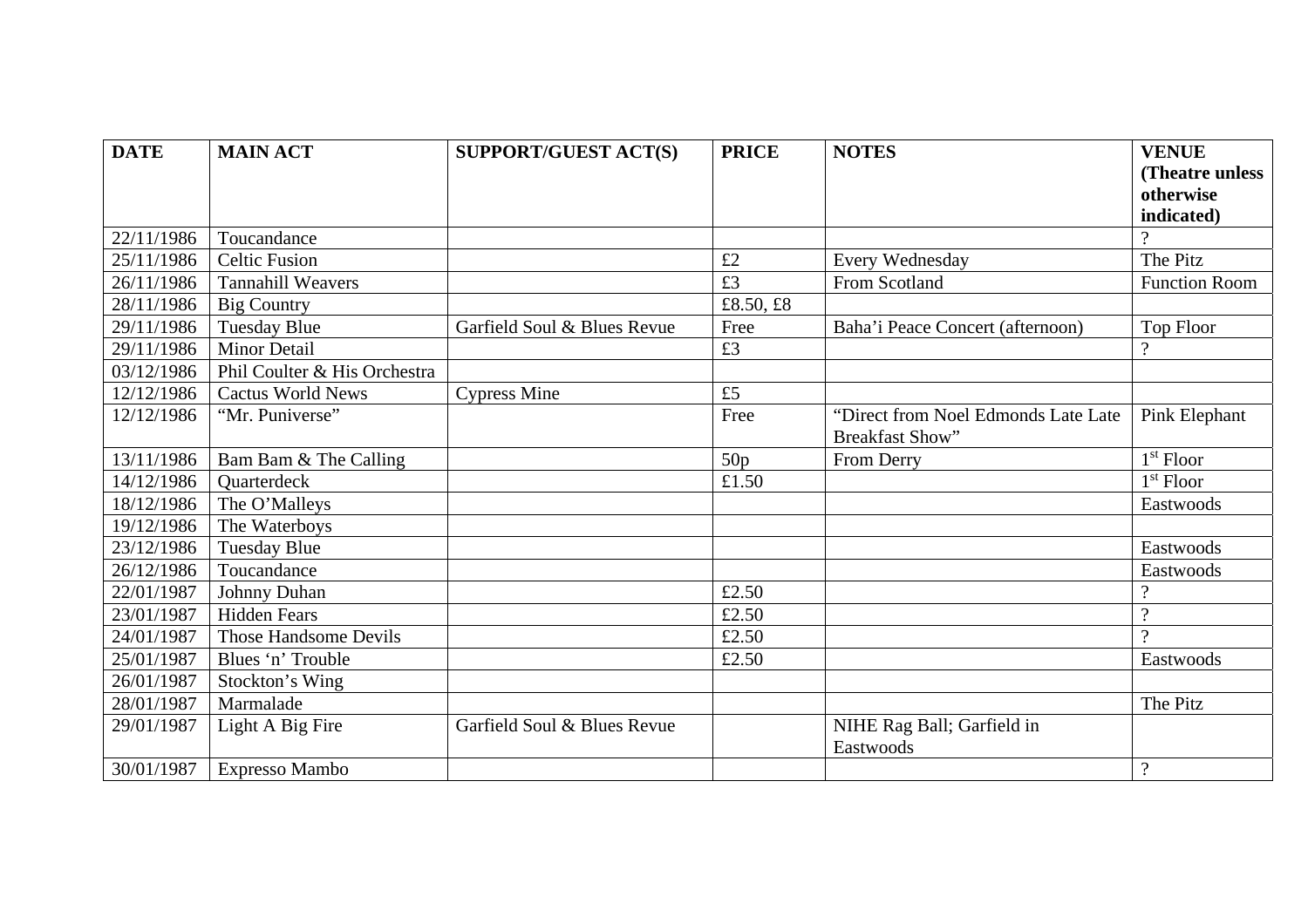| <b>DATE</b> | <b>MAIN ACT</b>              | <b>SUPPORT/GUEST ACT(S)</b>   | <b>PRICE</b> | <b>NOTES</b>             | <b>VENUE</b>         |
|-------------|------------------------------|-------------------------------|--------------|--------------------------|----------------------|
|             |                              |                               |              |                          | (Theatre unless      |
|             |                              |                               |              |                          | otherwise            |
|             |                              |                               |              |                          | indicated)           |
| 31/01/1987  | The Furious Colours          |                               |              |                          |                      |
| 09/02/1987  | The Bachelors                |                               | £4           |                          | The Pitz             |
| 13/02/1987  | Aslan                        |                               | £5           |                          | $1st$ Floor          |
| 14/02/1987  | <b>Those Nervous Animals</b> |                               | £4           | "Valentine's Rock Ball"  | $\gamma$             |
| 16/02/1987  | Celia Holman Lee's Fashion   |                               | £1.50        | Back "by popular demand" | The Pitz             |
|             | Show                         |                               |              |                          |                      |
| 19/02/1987  | Hotfoot                      |                               |              | Thursday night residency | The Pitz             |
| 20/02/1987  | The Men They Couldn't        |                               |              |                          | The Pitz             |
|             | Hang                         |                               |              |                          |                      |
| 21/02/1987  | Scullion                     |                               |              |                          | The Pitz             |
| 22/02/1987  | The O'Malleys                |                               |              |                          | The Pitz             |
| 27/02/1987  | Paul Cleary & The Partisans  | <b>Minor Detail</b>           |              | "Fantastic Double Bill"  | $1st$ Floor          |
| 28/02/1987  | <b>Tuesday Blue</b>          |                               |              |                          | $1st$ Floor          |
| 06/03/1987  | Wilko Johnson                |                               |              |                          | <b>Function Room</b> |
| 07/03/1987  | Toucandance                  |                               |              |                          | <b>Function Room</b> |
| 08/03/1987  | <b>Howard Jones</b>          |                               | £6, £6.50    | Only 500 attend          |                      |
| 09/03/1987  | Celia Holman Lee's Fashion   | Special guests $-$ Adam & Eve |              |                          | The Pitz             |
|             | Show                         | dance group                   |              |                          |                      |
| 30/03/1987  | Tops of the Town             |                               |              |                          |                      |
| 31/03/1987  | The O'Malleys                |                               |              |                          | Top Floor            |
| 03/04/1987  | The Groove                   |                               |              |                          | Top Floor            |
| 07/04/1987  | <b>Alison Moyet</b>          |                               |              |                          |                      |
| 10/04/1987  | The Henry McCulloch Band     |                               |              |                          | Top Floor            |
| 18/04/1987  | Mick Hanly & Rusty Old       |                               |              |                          | $\overline{?}$       |
|             | Halo                         |                               |              |                          |                      |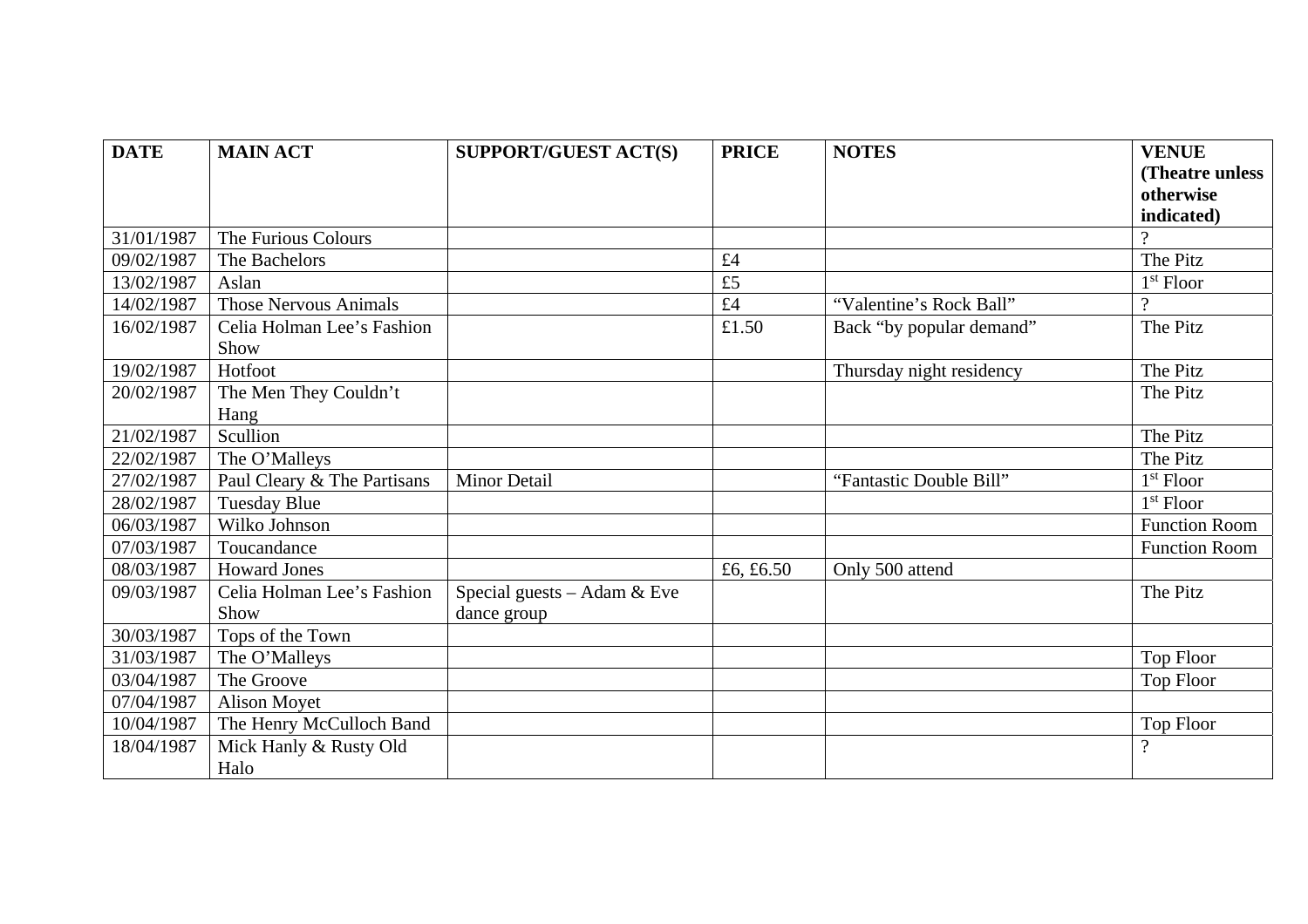| <b>DATE</b> | <b>MAIN ACT</b>            | <b>SUPPORT/GUEST ACT(S)</b> | <b>PRICE</b>    | <b>NOTES</b>                                      | <b>VENUE</b>         |
|-------------|----------------------------|-----------------------------|-----------------|---------------------------------------------------|----------------------|
|             |                            |                             |                 |                                                   | (Theatre unless)     |
|             |                            |                             |                 |                                                   | otherwise            |
|             |                            |                             |                 |                                                   | indicated)           |
| 19/04/1987  | The O'Malleys & Friends    |                             |                 |                                                   | Top Floor            |
| 19/04/1987  | <b>Celtic Fusion</b>       |                             |                 |                                                   | $1st$ Floor          |
| 20/04/1987  | <b>Furious Colours</b>     |                             |                 |                                                   | $\Omega$             |
| 22/04/1987  | Freddie White              |                             | £4              | Every Wednesday                                   | The Pitz             |
| 25(?)/04/19 | Declan McNelis Benefit Gig | Tuesday Blue, Toucandance,  |                 |                                                   | $\gamma$             |
| 87          |                            | The Groove, The O'Malleys,  |                 |                                                   |                      |
|             |                            | Barry Warner & others       |                 |                                                   |                      |
| 30/04/1987  | <b>Billy Connolly</b>      |                             |                 | "Not so much a comedian – mor a<br>wreck on tour" |                      |
| 01/05/1987  | Poison Girl                | <b>Paranoid Visions</b>     | £4              |                                                   | <b>Function Room</b> |
| 02/05/1987  | The Pleasure Cell          |                             | £4              |                                                   | <b>Function Room</b> |
| 03/05/1987  | The O'Malleys & Friends    |                             | £2              |                                                   | <b>Function Room</b> |
| 08/05/1987  | The Groove                 |                             | £3              | 'The Alternative Club'                            | <b>Ground Floor</b>  |
| 09/05/1987  | Urgent                     |                             | $\overline{f3}$ | From Dublin                                       | <b>Ground Floor</b>  |
| 10/05/1987  | The O'Malleys & Friends    |                             | £2.50           |                                                   | <b>Ground Floor</b>  |
| 13/05/1987  | Freddie White              |                             | £2.50           |                                                   | <b>Ground Floor</b>  |
| 14/05/1987  | <b>Tuesday Blue</b>        |                             | £2              |                                                   | Talk of the          |
|             |                            |                             |                 |                                                   | Town                 |
| 15/05/1987  | Loudest Whisper            |                             | £3              |                                                   | Talk of the          |
|             |                            |                             |                 |                                                   | Town                 |
| 16/05/1987  | Toucandance                |                             | £3              |                                                   | Talk of the          |
|             |                            |                             |                 |                                                   | Town                 |
| 17/05/1987  | The O'Malleys & Friends    |                             | £2.50           |                                                   | Talk of the          |
|             |                            |                             |                 |                                                   | Town                 |
| 18&19/05/   | Kevin John                 |                             | £1.50           | "Snake charmer, tarantula teaser and              | Talk of the          |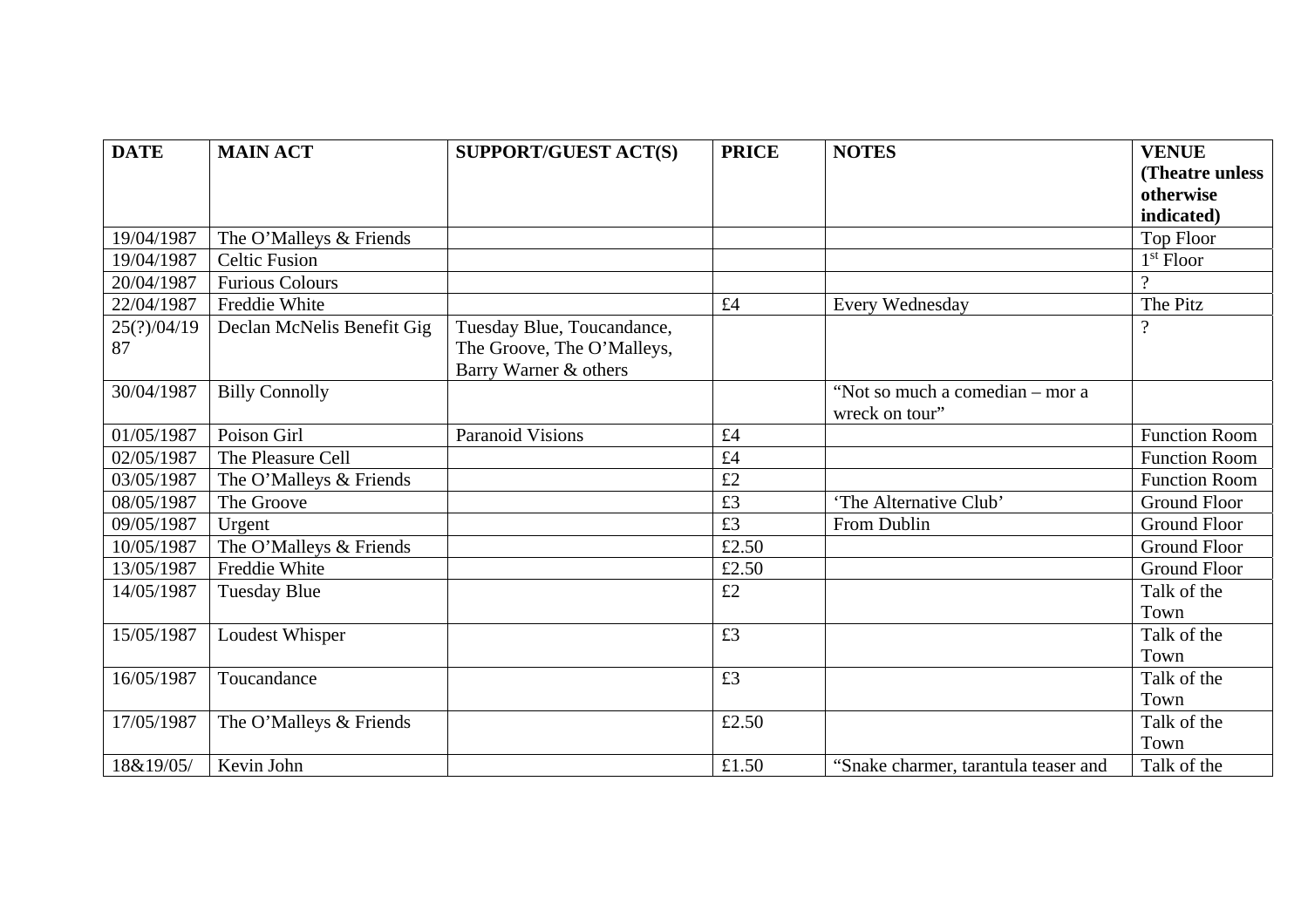| 1987        |                            |                             |              | fire performer" | Town            |
|-------------|----------------------------|-----------------------------|--------------|-----------------|-----------------|
| <b>DATE</b> | <b>MAIN ACT</b>            | <b>SUPPORT/GUEST ACT(S)</b> | <b>PRICE</b> | <b>NOTES</b>    | <b>VENUE</b>    |
|             |                            |                             |              |                 | (Theatre unless |
|             |                            |                             |              |                 | otherwise       |
|             |                            |                             |              |                 | indicated)      |
| 19/05/1987  | The Subterraneans          |                             |              |                 | Talk of the     |
|             |                            |                             |              |                 | Town            |
| 21/05/1987  | <b>Tuesday Blue</b>        | <b>Giant Kites</b>          | £2           |                 | Talk of the     |
|             |                            |                             |              |                 | Town            |
| 22/05/1987  | <b>Hot House Flowers</b>   |                             | £5           |                 | Talk of the     |
|             |                            |                             |              |                 | Town            |
| 23/05/1987  | Dave Fanning's Rock Show   |                             |              |                 | Talk of the     |
|             |                            |                             |              |                 | Town            |
| 24/05/1987  | The O'Malleys              |                             |              |                 | Talk of the     |
|             |                            |                             |              |                 | Town            |
| 04/06/1987  | Toucandance                |                             |              |                 | Talk of the     |
|             |                            |                             |              |                 | Town            |
| 06/06/1987  | 16 Tons of Jive            |                             |              |                 | Talk of the     |
|             |                            |                             |              |                 | Town            |
| 16/06/1987  | The Icon Trial             |                             |              | From Dublin     | Talk of the     |
|             |                            |                             |              |                 | Town            |
| 17/06/1987  | The B. P. Fallon Orchestra |                             |              |                 | Talk of the     |
|             |                            |                             |              |                 | Town            |
| 18/06/1987  | Tuesday Blue               |                             |              |                 | Talk of the     |
|             |                            |                             |              |                 | Town            |
| 19/06/1987  | Brian O'Reilly & Loudest   |                             |              |                 | Talk of the     |
|             | Whisper                    |                             |              |                 | Town            |
| 20/06/1987  | Mike Maloney presents The  |                             |              |                 | Talk of the     |
|             | <b>Night Train</b>         |                             |              |                 | Town            |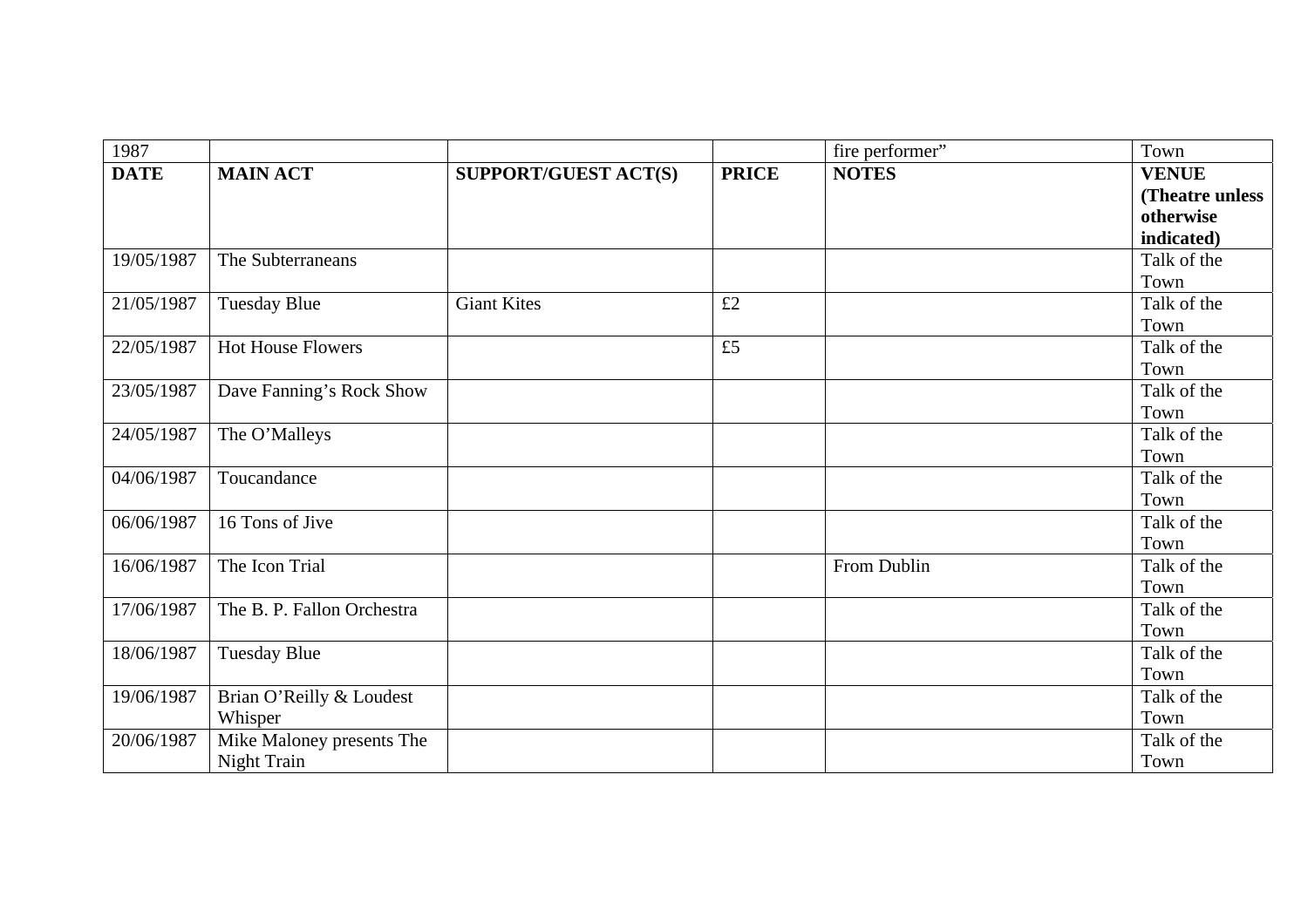| <b>DATE</b> | <b>MAIN ACT</b>              | <b>SUPPORT/GUEST ACT(S)</b>    | <b>PRICE</b> | <b>NOTES</b>                                  | <b>VENUE</b>    |
|-------------|------------------------------|--------------------------------|--------------|-----------------------------------------------|-----------------|
|             |                              |                                |              |                                               | (Theatre unless |
|             |                              |                                |              |                                               | otherwise       |
|             |                              |                                |              |                                               | indicated)      |
| 22&23/06/   | <b>Eastern Peking Qigong</b> |                                | £8, £7       |                                               |                 |
| 1987        |                              |                                |              |                                               |                 |
| 03/07/1987  | Flex & The Fastweather       |                                |              |                                               | The Pitz        |
| 16/07/1987  | The Dubliners                |                                | £7.50,       | "25 <sup>th</sup> Gala Anniversary IN CONCERT |                 |
|             |                              |                                | £6.50, £5.50 | appearance"                                   |                 |
| 16/07/1987  | Cry Before Dawn              |                                |              |                                               | Talk of the     |
|             |                              |                                |              |                                               | Town            |
| 17/07/1987  | A House                      | Guernica                       |              |                                               | Talk of the     |
|             |                              |                                |              |                                               | Town            |
| 23/07/1987  | World Championship           | "With TV favourites Giant      | £10, £7.50,  |                                               |                 |
|             | Wrestling                    | Haystacks, Mighty Chan and     | £6.50        |                                               |                 |
|             |                              | many others, including Tina    |              |                                               |                 |
|             |                              | Starr"                         |              |                                               |                 |
| 23/07/1987  | <b>Burning Embers</b>        |                                |              |                                               | Talk of the     |
|             |                              |                                |              |                                               | Town            |
| 24/07/1987  | <b>Tuesday Blue</b>          |                                |              |                                               | Talk of the     |
|             |                              |                                |              |                                               | Town            |
| 21/08/1987  | Mary Coughlan & Band         |                                | £5.50, £6.50 |                                               |                 |
| 11/09/1987  | Real Sounds of Africa        |                                |              | From Zimbabwe                                 | The Pitz        |
| 13/09/1987  | The O'Malleys                |                                |              |                                               | The Pitz        |
| 17/09/1987  | Hennigan's Blooze Band       |                                |              |                                               | The Pitz        |
| 18/09/1987  | The Swinging Swine           |                                |              |                                               | The Pitz        |
| 19/09/1987  | Paul Cleary & The Partisans  |                                |              |                                               | The Pitz        |
| 20/09/1987  | Denis O'Neill, tenor         | Paolo Gavanelli, Virginia Kerr |              |                                               |                 |
| 24/09/1987  | Hennigan's Blooze Band       |                                |              |                                               | The Pitz        |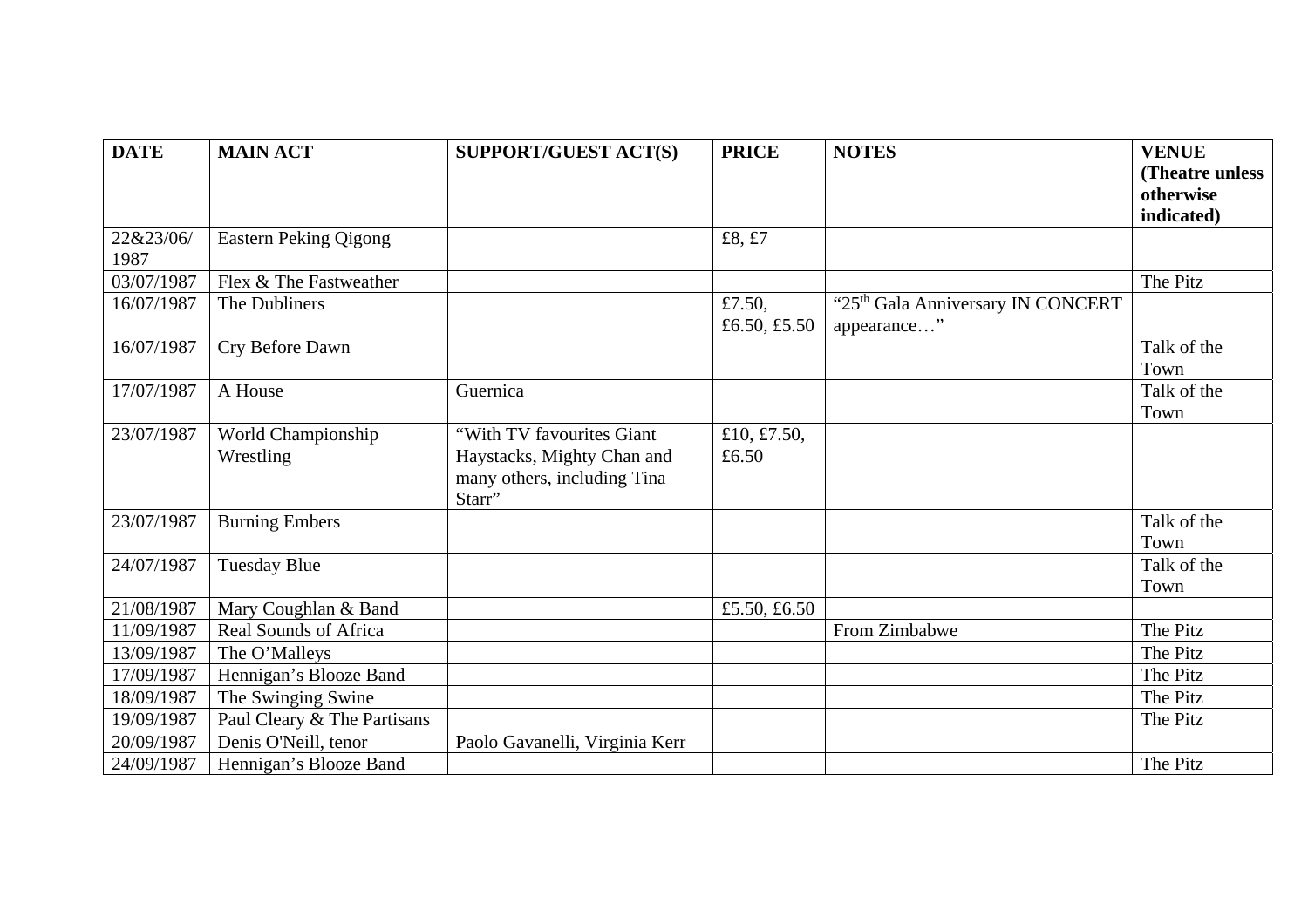| <b>DATE</b> | <b>MAIN ACT</b>       | <b>SUPPORT/GUEST ACT(S)</b> | <b>PRICE</b> | <b>NOTES</b>                                           | <b>VENUE</b>     |
|-------------|-----------------------|-----------------------------|--------------|--------------------------------------------------------|------------------|
|             |                       |                             |              |                                                        | (Theatre unless) |
|             |                       |                             |              |                                                        | otherwise        |
|             |                       |                             |              |                                                        | indicated)       |
| 25/09/1987  | Private World         | Candy Shop                  |              |                                                        | The Pitz         |
| 26/09/1987  | Tie The Boy           |                             |              |                                                        | The Pitz         |
| 02/10/1987  | Paul Brady & His Band |                             | £8.50        |                                                        |                  |
| 09/10/1987  | Something Happens!    |                             |              |                                                        | The Pitz         |
| 10/10/1987  | The O'Malleys         |                             |              |                                                        | The Pitz         |
| 11/10/1987  | <b>Bad Manners</b>    |                             |              |                                                        | The Pitz         |
| 15/10/1987  | Davy Spillane         |                             |              |                                                        | The Pitz         |
| 16/10/1987  | <b>Cypress Mine</b>   |                             |              |                                                        | The Pitz         |
| 18/10/1987  | The O'Malleys         |                             |              |                                                        | The Pitz         |
| 24/10/1987  | Blue In Heaven        |                             |              |                                                        | The Pitz         |
| 25/10/1987  | Child's Song          |                             |              |                                                        | The Pitz         |
| 26/10/1987  | The O'Malleys         |                             |              |                                                        | The Pitz         |
| 30/10/1987  | Lloyd Cole & The      |                             | £7.50        |                                                        |                  |
|             | Commotions            |                             |              |                                                        |                  |
| 31/10/1987  | Toucandance           |                             |              |                                                        | The Pitz         |
| 13/11/1987  | <b>Azure Days</b>     |                             |              |                                                        | The Pitz         |
| 14/11/1987  | Freddie White         | The Ground Hogs             |              | "Special Double Bill"                                  | The Pitz         |
| 15/11/1987  | The O'Malleys         |                             |              |                                                        | The Pitz         |
| 19/11/1987  | We Free Kings         |                             |              |                                                        | The Pitz         |
| 20/11/1987  | Paul Webb, DJ         |                             |              |                                                        | The Pitz         |
| 21/11/1987  | Toucandance           |                             |              |                                                        | The Pitz         |
| 22/11/1987  | The O'Malleys         |                             |              |                                                        | The Pitz         |
| 25/11/1987  | Alternative Club      |                             |              | "The Big Beginning of the All-New<br>Alternative Club" | The Pitz         |
| 10/12/1987  | Suzanne Vega          |                             | £9.50        |                                                        |                  |